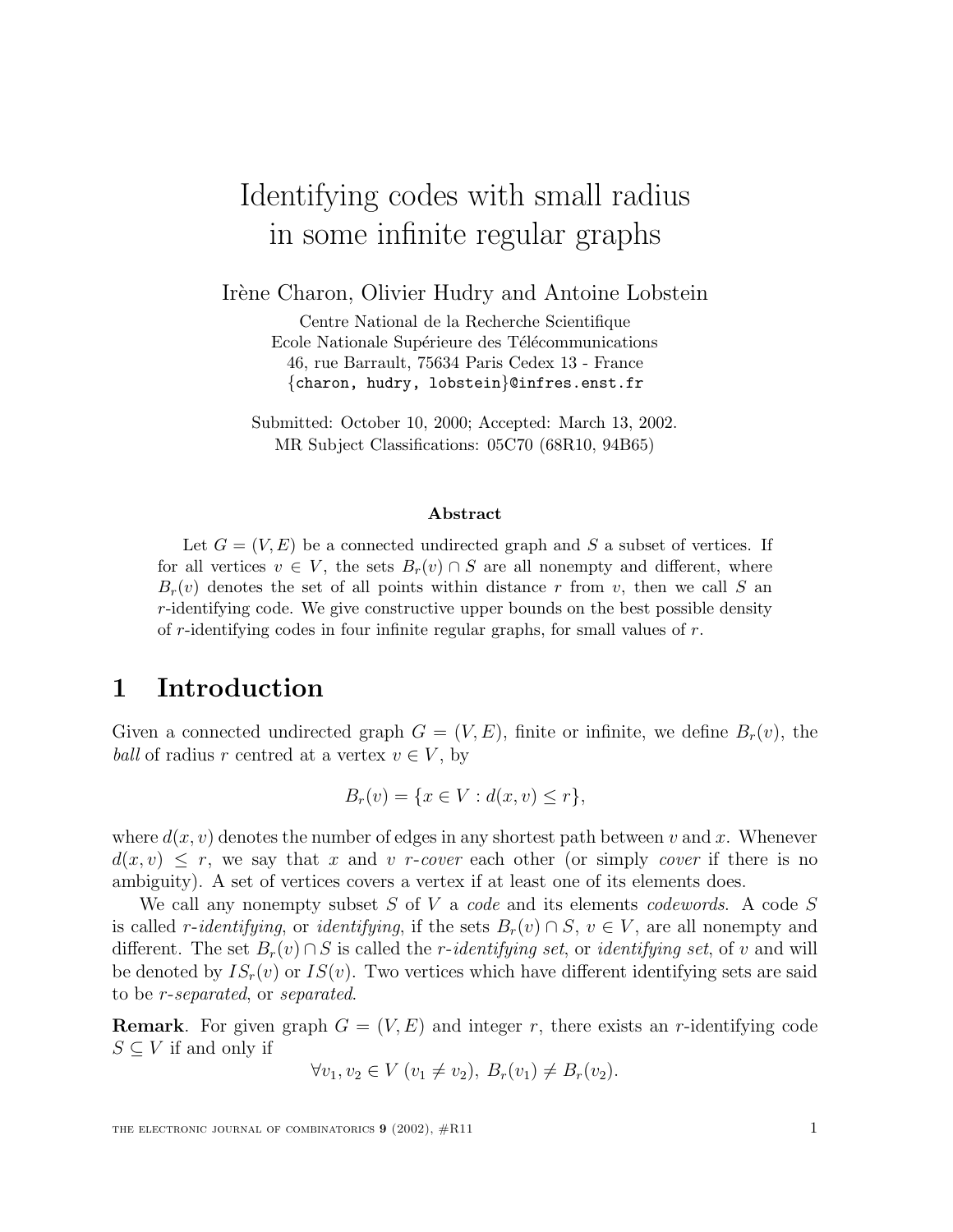

Figure 1: The hexagonal grid (part).

Indeed, if for all  $v_1, v_2 \in V$ ,  $B_r(v_1)$  and  $B_r(v_2)$  are different, then  $S = V$  is r-identifying. Conversely, if for some  $v_1, v_2 \in V$ ,  $B_r(v_1) = B_r(v_2)$ , then for any code  $S \subseteq V$ , we have  $IS(v_1) = IS(v_2)$ . For instance, there is no r-identifying code in a complete graph.

The concept of identifying code was introduced in [15]. It was further studied, for different types of graphs, e.g., in  $[1]-[4]$ ,  $[6]-[14]$ .

In this paper we will study the following four 2-dimensional infinite grids: -  $G_H$ , the hexagonal grid, with vertex set  $V = \mathbb{Z} \times \mathbb{Z}$  and edge set  $E_H = \{ \{u = (i, j), v\} :$  $u - v \in \{ (0, (-1)^{i+j+1}), (\pm 1, 0) \} \}.$ 

- G<sub>S</sub>, the square lattice, with same vertex set and edge set  $E_S = \{ \{u, v\} : u - v \in$  $\{(0, \pm 1), (\pm 1, 0)\}\}.$ 

 $-G_T$ , the triangular lattice, or square lattice with one diagonal, with same vertex set and edge set  $E_T = \{\{u, v\} : u - v \in \{(0, \pm 1), (\pm 1, 0), (1, 1), (-1, -1)\}\}.$ 

-  $G_K$ , the square lattice with two diagonals, with same vertex set and edge set  $E_K$  =  $\{\{u, v\} : u - v \in \{(0, \pm 1), (\pm 1, 0), (1, \pm 1), (-1, \pm 1)\}\; ;$  we call this graph the king lattice, since on an infinite empty chessboard, the ball of radius  $r$  is the set of squares that a king can reach in at most  $r$  moves, starting from the centre.

See Figure 1, where we represent the hexagonal grid as a "brick wall", and Figures 2, 3 and 4.

Denote by  $Q_n$  the set of vertices  $(x, y) \in V = \mathbb{Z} \times \mathbb{Z}$  with  $|x| \leq n$  and  $|y| \leq n$ . Then we define the *density* of a code S as

$$
D(S) = \limsup_{n \to \infty} \frac{|S \cap Q_n|}{|Q_n|}.
$$

For a given graph  $G = (V, E)$  and a given integer r, we search for r-identifying codes with minimum density, denoted by  $D(G, r)$ .

The paper is organized as follows: in Section 2, we describe some properties of translations in  $\mathbb{Z}^2$ , properties which will be necessary to our study of periodic codes in the following section. In Section 4 we describe the heuristics used in our search for good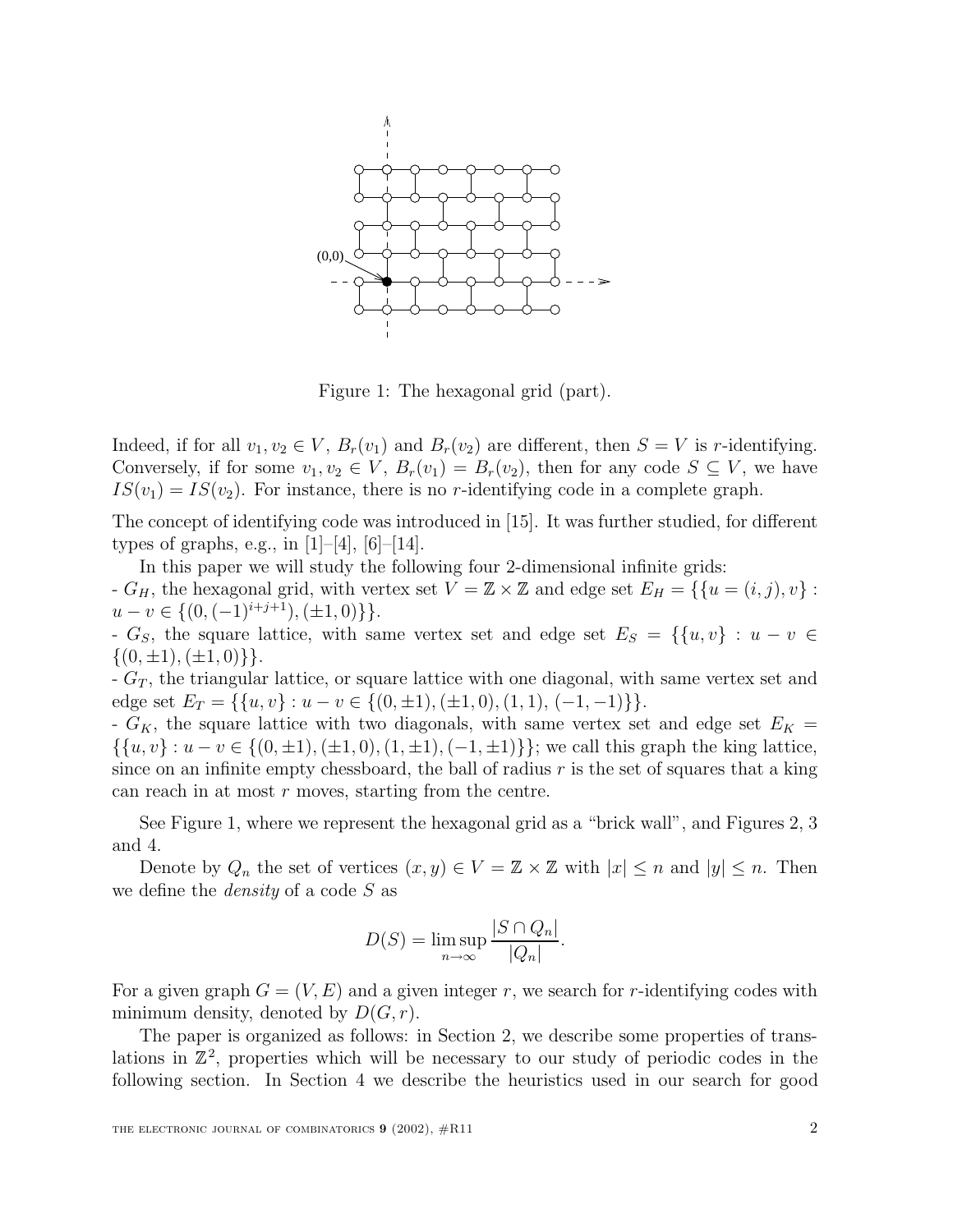

Figure 2: The square lattice (part).



Figure 3: The triangular lattice (part).



Figure 4: The king lattice (part).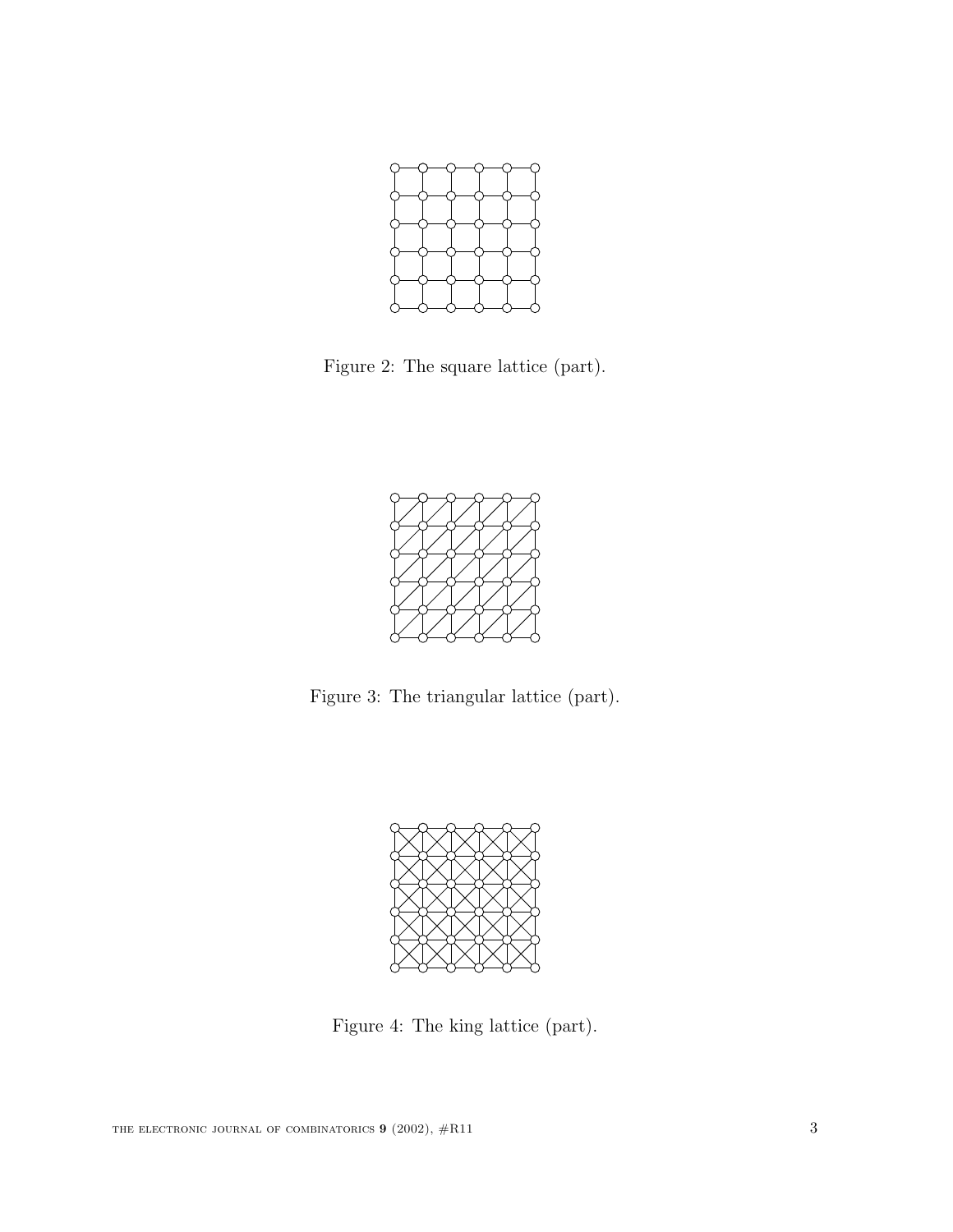$r$ -identifying codes, in the four grids, for small  $r$ . Before we give our results in Section 6 and explicit constructions of identifying codes in Section 7, we survey in Section 5 the best bounds known to us, including from the recent or forthcoming papers [3], [4].

# **2 Tilings and rectangles**

In this section, we show how to associate, to a tiling induced by two translations in  $\mathbb{Z}^2$ , a rectangle which, in the following section, will be used for generating periodic identifying codes.

We consider two translations of  $\mathbb{Z}^2$  of vectors  $t_1$  and  $t_2$ , linearly independent. We denote by  $T$  the set of translations defined by:

$$
T = \{k_1 \times t_1 + k_2 \times t_2 : k_1 \in \mathbb{Z}, k_2 \in \mathbb{Z}\}.
$$

We define an equivalence relation on  $\mathbb{Z}^2$  by:  $P_1 \in \mathbb{Z}^2$  is equivalent to  $P_2 \in \mathbb{Z}^2$  if and only if one is obtained from the other by a translation of  $T$ . We are interested in the equivalence classes of this relation. We imagine that there is one colour for each equivalence class, and that we colour every point of a given class with the colour of its class: thus any point in  $\mathbb{Z}^2$  is coloured; if it is drawn on a plane, one can see a coloured regular infinite tiling, called here the tiling induced by  $t_1$  and  $t_2$ .

We say that a subset R of  $\mathbb{Z}^2$  is a rectangle of width  $w(R)$  ( $w(R) \in \mathbb{N}$ ) and height  $h(R)$  $(h(R) \in \mathbb{N})$  if it is defined by:

$$
R = \{(i, j) : i \in \mathbb{N}, j \in \mathbb{N}, 0 \le i < w(R), 0 \le j < h(R)\}.
$$

Consider the following three integers w, h and  $\alpha$ :

- w is the minimum integer i,  $i \geq 1$ , such that the points  $(0,0)$  and  $(i,0)$  are in the same class.

- h is the minimum integer j,  $j \geq 1$ , such that there exists  $i \in \mathbb{Z}$  for which the points  $(0, 0)$  and  $(i, j)$  are in the same class.

 $-\alpha$  is the minimum nonnegative integer such that the points  $(0,0)$  and  $(\alpha, h)$  are in the same class.

In other words, if  $(0, 0)$  is coloured in green, w gives the position of the first occurrence of green on the right part of the X-axis,  $h$  the number of the first line, above the X-axis, where green appears, and  $\alpha$  the position on this line of the first occurrence to the right of the Y-axis.

We further denote by  $t_{(w,0)}$  the translation of vector  $(w,0)$  and  $t_{(\alpha,h)}$  the translation of vector  $(\alpha, h)$ , and by R the rectangle of width w and height h.

#### **Proposition 1** We have:

1) a point  $(i, j)$  and a point  $(i + w, j)$  are in the same class.

2) a point  $(i, j)$  and a point  $(i + \alpha, j + h)$  are in the same class.

3) all points in R belong to distinct classes.

4) for any point  $P \in \mathbb{Z}^2$ , there exist a point  $P_R$  in  $R, k \in \mathbb{Z}$  and  $\ell \in \mathbb{Z}$  such that P is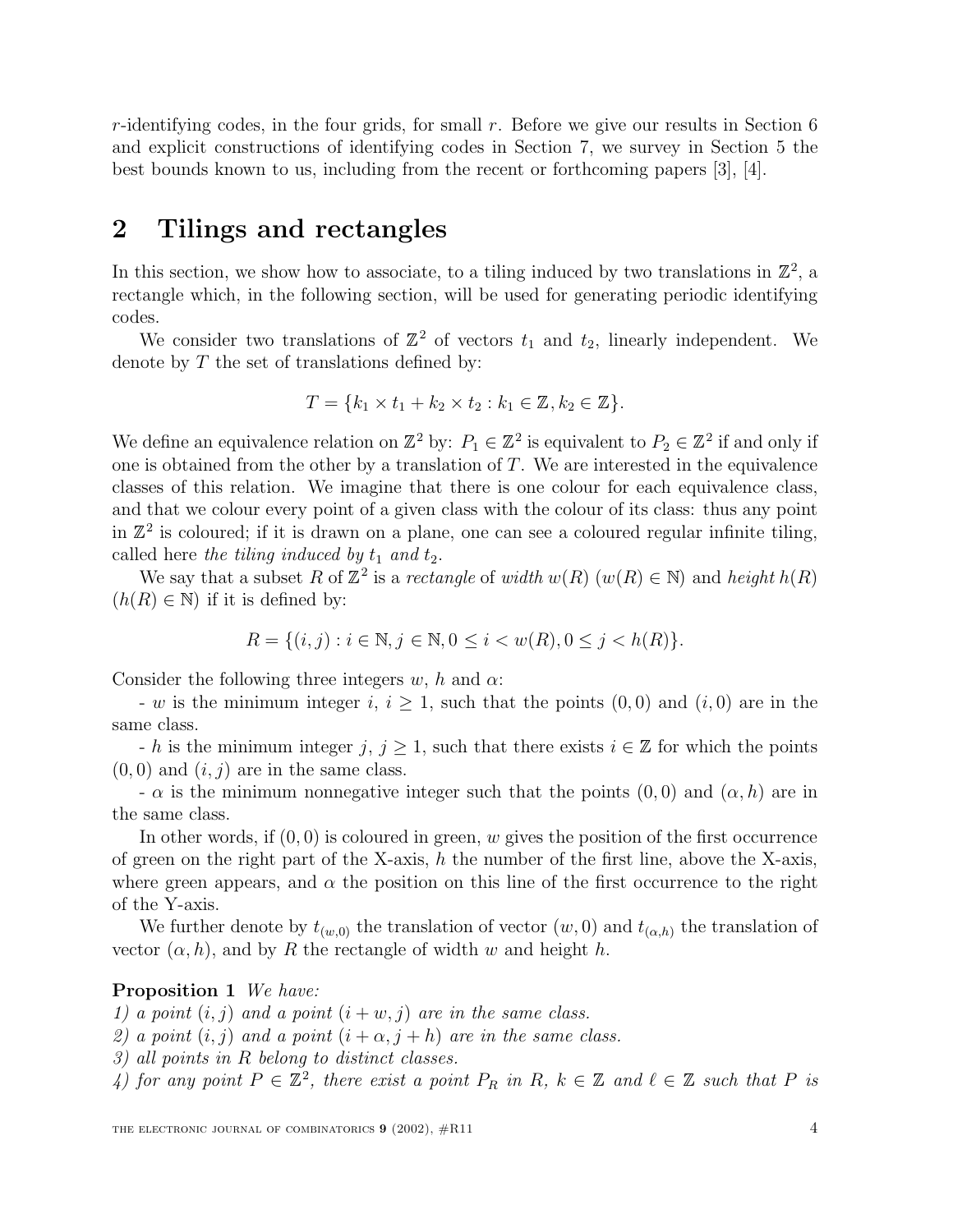obtained from  $P_R$  by the translation  $k \times t_{(w,0)} + \ell \times t_{(\alpha,h)}$ . Moreover, P and  $P_R$  are in the same class.

**Proof.** For 1), observe that the definition of w implies that the translation  $t_{(w,0)}$  is in the set T of translations. This result implies that  $0 \leq \alpha < w$ .

For 2), observe that the definitions of h and  $\alpha$  imply that the translation  $t_{(\alpha,h)}$  is in the set  $T$  of translations.

For 3), suppose that two points  $(i, j)$  and  $(i', j')$  of R are in the same class. We can assume, without loss of generality, that  $j' \geq j$ . The point  $(i', j')$  is obtained from the point  $(i, j)$  by the translation of vector  $(i' - i, j' - j)$  which is in the set T of translations. So, the point  $(0,0)$  is in the same class as  $(i'-i, j'-j)$  and, from 1), as  $(i'-i+w, j'-j)$ . Note that:  $-w < i' - i < w$  and  $0 \leq j' - j < h$ .

If  $i'-i$  is nonnegative, set  $i'' = i' - i$ , else set  $i'' = i' - i + w$ . We have  $0 \le i'' < w$  and therefore, the class of  $(i'', j' - j) \in R$  is the same as the class of  $(0, 0)$ . If  $j' - j = 0$ , we have a contradiction with the definition of w. If  $j'-j \geq 1$ , we have a contradiction with the definition of h.

For 4), if P is a point in  $\mathbb{Z}^2$ , it is easy to see first that there exists  $\ell \in \mathbb{Z}$  such that the ordinate j of the point P' obtained from P by the translation  $-\ell \times t_{(\alpha,h)}$  satisfies  $0 \leq j \leq k$ ; second, that there exists  $k \in \mathbb{Z}$  such that the abscissa i of the point  $P_R$ obtained from P' by the translation  $-k \times t_{(w,0)}$  satisfies  $0 \leq i \lt w$ ; the ordinate of  $P_R$ is equal to the ordinate of P';  $P_R$  is in R and P is obtained from  $P_R$  by the translation  $k \times t_{(w,0)} + \ell \times t_{(\alpha,h)}$ . Using also 1) and 2), we obtain the result.  $\Delta$ 

The above proposition implies that all classes are represented once, and only once, in R and that two points P and P' of  $\mathbb{Z}^2$  are in the same class if the corresponding points  $P_R$  and  $P'_R$  are one and the same; for that, it is necessary and sufficient that P be obtained from P' by a translation equal to  $k \times t_{(w,0)} + \ell \times t_{(\alpha,h)}$ ,  $k \in \mathbb{Z}$ ,  $\ell \in \mathbb{Z}$ . Consequently, the tiling induced by  $t_{(w,0)}$  and  $t_{(\alpha,h)}$  is the same as the one induced by  $t_1$  and  $t_2$ . We have therefore proved the following theorem.

**Theorem 1** Consider in  $\mathbb{Z}^2$  two translations of vectors  $t_1$  and  $t_2$ , linearly independent, and the tiling induced by  $t_1$  and  $t_2$ . There is a rectangle R, of width w and height h, such that all classes of the tiling are represented once, and only once, in R. Furthermore, there exists also an integer  $\alpha$ ,  $0 \leq \alpha < w$ , such that the translations  $t_{(w,0)}$  and  $t_{(\alpha,h)}$ , defined respectively by the vectors  $(w, 0)$  and  $(\alpha, h)$ , induce the same tiling.

In particular, this theorem shows that the number of classes is finite.

## **3 Periodic codes and tilings**

We say that a subset S of  $\mathbb{Z}^2$  is *periodic* if there are two translations, linearly independent, leaving S globally invariant. Let us consider a periodic subset S of  $\mathbb{Z}^2$  and two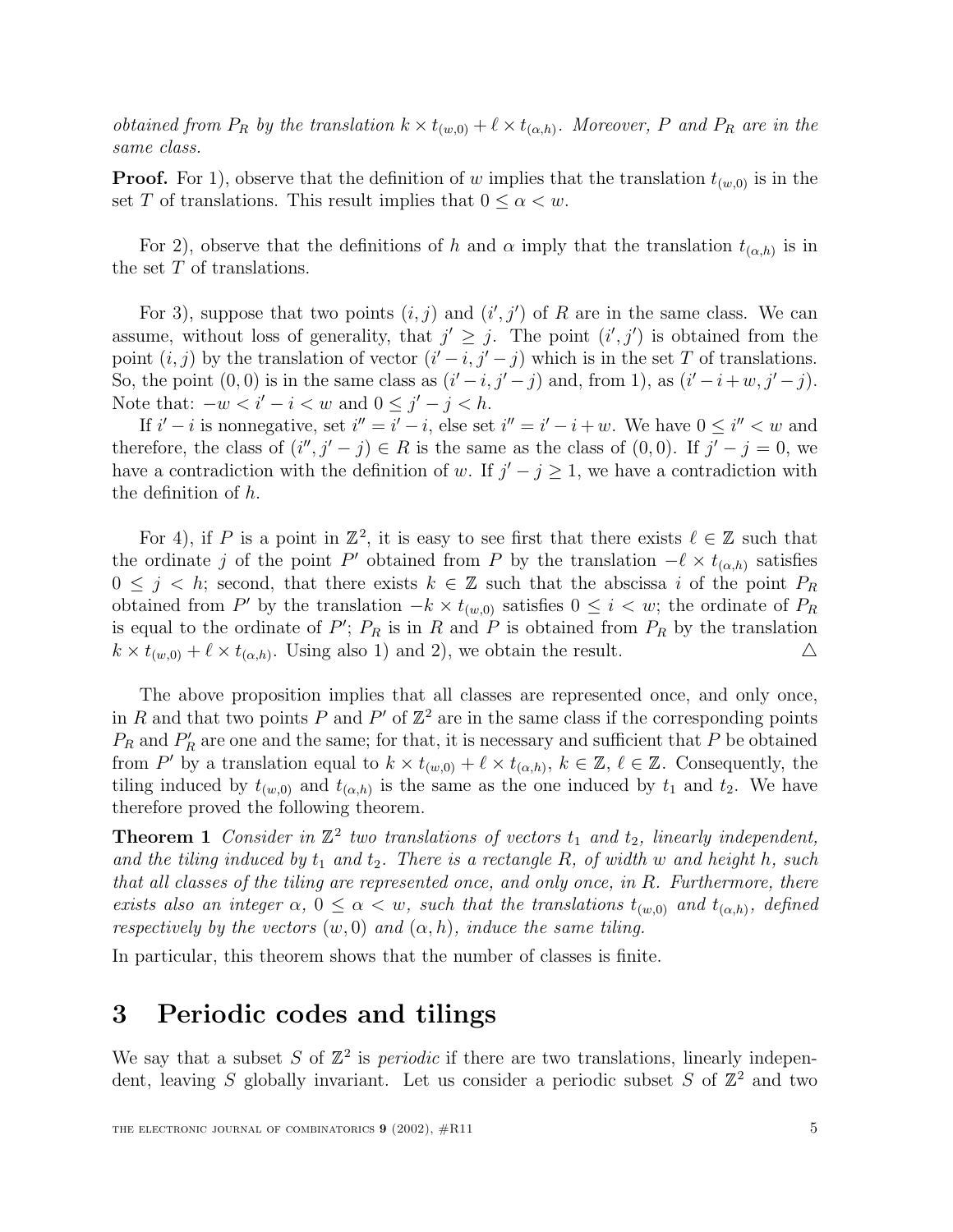corresponding translations. These translations induce a tiling, and  $S$  is the union of some of the classes because, if an element of  $S$  is in a class, then all this class is included in  $S$ . Consider a rectangle R defined as in the above theorem; if we know R, the set  $S_R = R \cap S$ and the value of  $\alpha$  defined as in the previous section, then S is known.

Conversely, let us choose a rectangle R, of width w and height h, a subset  $S_R$  of R and an integer  $\alpha$  with  $0 \leq \alpha < w$ ; the set S obtained as the union of the classes of the elements of  $S_R$  in the tiling induced by the translations of vectors  $(w, 0)$  and  $(\alpha, h)$  is a periodic subset of  $\mathbb{Z}^2$ . This set S is said to be induced by R,  $\alpha$  and  $S_R$ .

Let us recall that we look for r-identifying codes. We limit here our search to *periodic*  $r$ -identifying codes. So, as seen above, if we consider every positive integer  $w$ , every positive integer h, every integer  $\alpha$  with  $0 \leq \alpha < w$  and any subset of the rectangle of width w and height h, we consider every periodic subset of  $\mathbb{Z}^2$ ; if, for each, we check whether it is an r-identifying code, we meet every periodic r-identifying code.

In the cases of king, triangular and square lattices, any translation leaves the lattice globally invariant. But, in the case of the hexagonal grid, a translation of vector  $t = (i, j)$ leaves the grid globally invariant if and only if  $i + j$  is even; we call such a translation an even translation. Now, it is easier to test whether a set corresponding to a tiling is an r-identifying code when the translations of this tiling leave globally invariant the grid. Moreover if a set S is periodic, it is possible to find two even translations leaving  $S$ invariant. So, we chose, in the case of the hexagonal grid, to consider only the tilings that are induced by even translations and, therefore, to consider only w, h and  $\alpha$  with w and  $\alpha + h$  even.

# **4 Description of the heuristic**

The heuristic uses the previous study and tries to answer the following question: for given integer r, rectangle R (of width w and height h), integer  $\alpha$  with  $0 \leq \alpha < w$ , and integer  $c \leq |R|$ , is there a subset  $S_R$  of R, of cardinality c, such that R,  $\alpha$  and  $S_R$  induce a (periodic)  $r$ -identifying code  $S$ ?

We call *solution* any subset  $S_R$  of R with cardinality c. The goal is to find a solution for which the corresponding set S is an r-identifying code. We define an objective function,  $f$ , by associating a value to a solution. For this, we consider the sets  $R_1$ ,  $R_2$  and  $R_3$  defined by:

> $R_1 = \{ P \in \mathbb{Z}^2 : \text{ there exists } P' \in R \text{ with } d(P, P') \leq r \};$  $R_2 = \{P \in \mathbb{Z}^2 : \text{ there exists } P' \in R \text{ with } d(P, P') \leq 2 \times r \};$  $R_3 = \{ P \in \mathbb{Z}^2 : \text{ there exists } P' \in R \text{ with } d(P, P') \leq 3 \times r \},\$

where  $d$  is the distance corresponding to the considered grid.

We compute the sets  $S_{R_1} = S \cap R_1$ ,  $S_{R_2} = S \cap R_2$  and  $S_{R_3} = S \cap R_3$ , and  $f(S_R) =$ the number of points in R not r-covered by  $S +$  the number of pairs  $\{P, P'\}, P \in S_{R_2}$ ,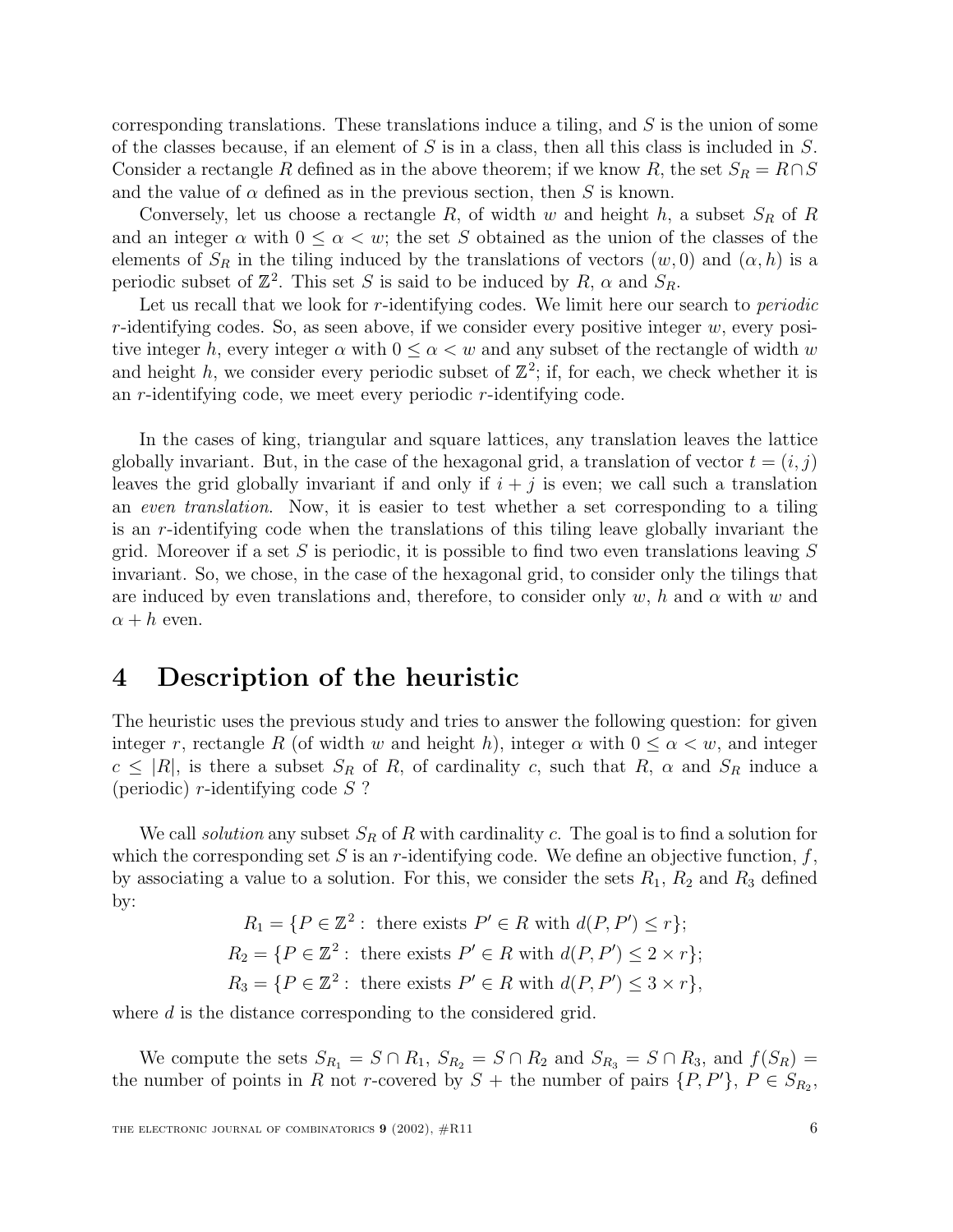$P' \in S_{R_2}$ , such that at least one of the points P and P' is in R, and P and P' are not r-separated.

One can remark that:

- a vertex in R is r-covered if and only if it is covered by a codeword in  $S_{R_1}$ ;

- a pair  $\{P, P'\}, P, P' \in R_2$ , such that at least one of the points P and P' is in R, is r-separated if and only if it is r-separated by a codeword in  $S_{R_3}$ ;

- the set S is an r-identifying code if and only if  $f(S_R) = 0$ .

We applied three methods, a systematic method, a descent method and a kind of noising method  $[5]$ . To describe these methods, we consider that we have a set of c tokens and that these tokens are put on the vertices of R to define the subset  $S_R$ .

The systematic method consists in trying all possibilities for the c places of the tokens. This method spends too much time except if  $c$  is very small.

In the descent method, we start with a random choice of c distinct places for the tokens. Then, we consider the first token and try to move it, without moving the others, by computing the place in  $R$  for which the objective function is minimum; when the first token is re-placed, we perform the same work with another token, and successively with all tokens; when it is finished, we try again with the first token and so on. We stop the process when it is not possible to improve the objective function by moving one token, or when the objective function is equal to zero.

The noising-like method, called further noising method, successively considers the tokens as in the descent method; for each token, we have two possibilities which occur at random: the token is moved either to its best place, or to a random place; the probability that the token is moved at random decreases from an initial value (typically 0.2 or 0.3) down to zero. The process ends when the objective function is equal to zero or when a fixed amount of moves (typically 300 times the number of vertices in  $R$ ) has been performed.

We observed that the noising method is much more efficient than repeated descents when the instance is not too small.

Each of the three methods has been incorporated in loops to begin to try successively Each of the three methods has been incorporated in loops to begin to try successi-<br>every rectangle R, every parameter  $\alpha$  and every value of c such that the density  $\frac{c}{\sqrt{R}}$  $\frac{6}{|R|}$  is at least the minimum bound we know of for the considered problem, and at most the maximum bound. According to the size of the instance, we decided on a maximum value for  $|R|$  and for CPU time (some hours or some days).

# **5 Lower and upper bounds**

We gather various known lower and upper bounds on the cardinality of an r-identifying code S, in the case of the four grids  $G_H$ ,  $G_S$ ,  $G_T$  and  $G_K$ .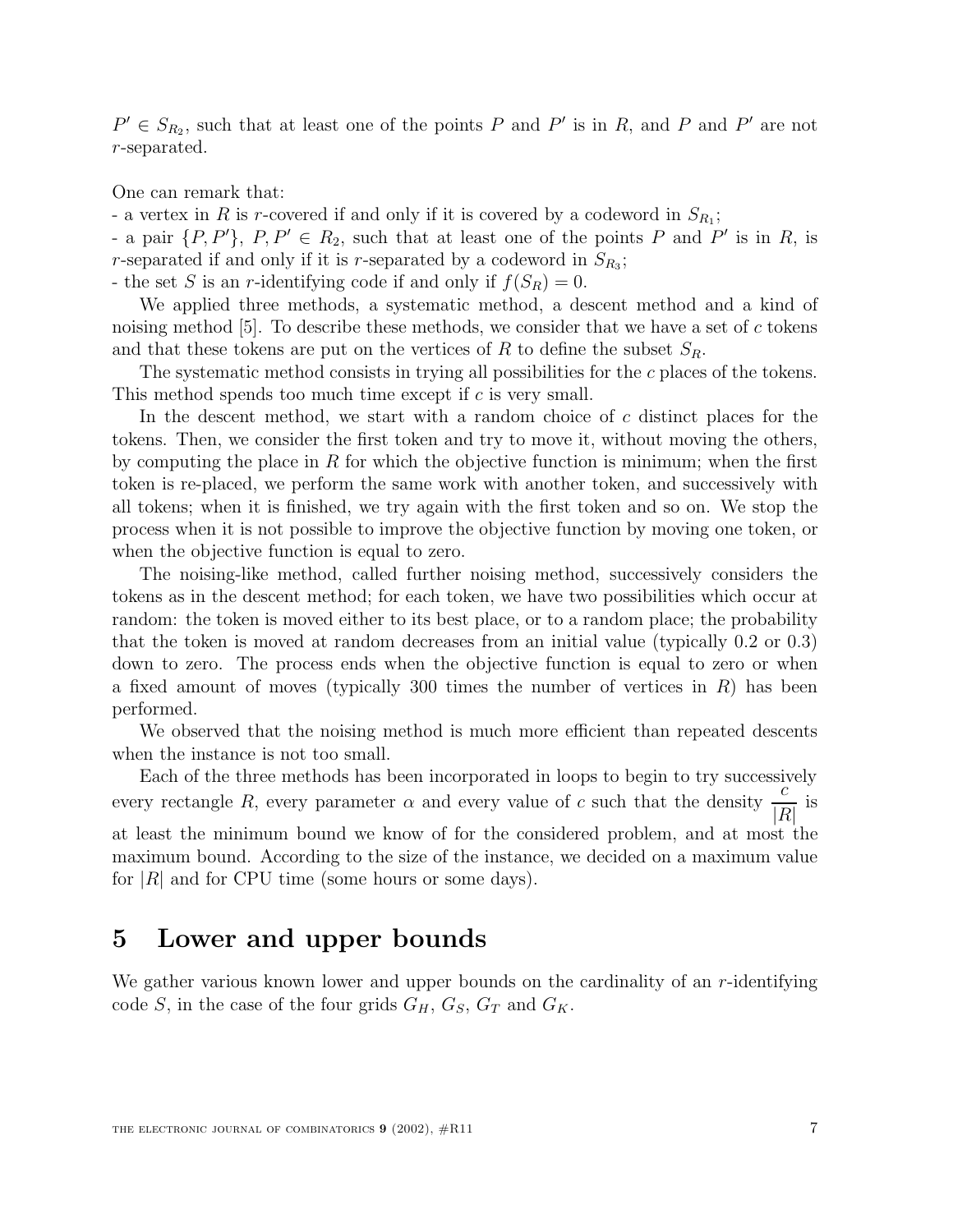#### **5.1 Lower bounds**

From [15], we have, for an r-identifying code S in a regular graph  $G = (V, E)$ :

$$
|S| \ge \frac{2|V|}{B_r + 1},
$$

where  $B_r$  denotes the size of a ball of radius r (independent of its centre). For our infinite grids, this yields

$$
D(G,r) \ge \frac{2}{B_r + 1},\tag{1}
$$

where we have simply to replace  $B_r$  by the right expression, depending on which grid we consider: the volume of a ball of radius  $r$  equals

 $\frac{3}{2}r^2 + \frac{3}{2}r + 1$  in the hexagonal grid;  $2r^2 + 2r + 1$  in the square lattice;  $3r^2 + 3r + 1$  in the triangular lattice;  $(2r + 1)^2$  in the king lattice.

Another general result was obtained in [9], improving on  $(1)$  when r grows: for the square, triangular and king lattices,

$$
D(G,r) \ge \frac{1}{4r+2},
$$

and for the hexagonal grid,

$$
D(G_H, r) \ge \frac{1}{4r + 4}.
$$

The square lattice case was improved in [14]:

$$
D(G_S, r) \ge \frac{2}{7r + 4}.
$$

Then improvements are given in a recent paper [3]:

$$
D(G_H, r) \ge \frac{2}{5r + 3} \quad \text{for } r \text{ even},\tag{2}
$$

$$
D(G_H, r) \ge \frac{2}{5r + 2} \quad \text{for } r \text{ odd},\tag{3}
$$

$$
D(G_S, r) \ge \frac{3}{8r + 4},\tag{4}
$$

$$
D(G_T, r) \ge \frac{2}{6r + 3}.\tag{5}
$$

For  $r = 1$ , ad hoc methods are usually more efficient, and the inequality

$$
D(G_S, 1) \ge 15/43\tag{6}
$$

THE ELECTRONIC JOURNAL OF COMBINATORICS **9** (2002),  $\#R11$  8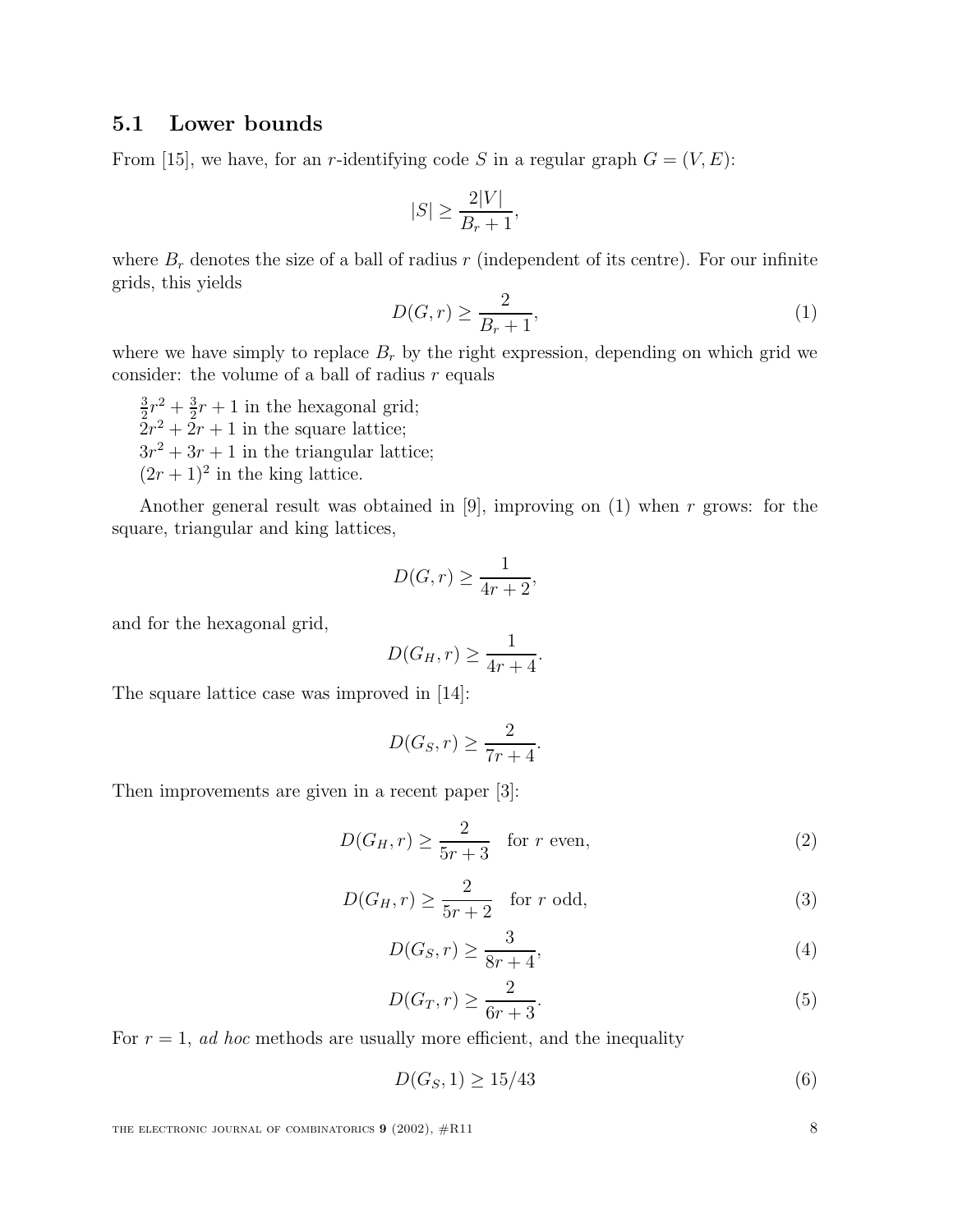is stated in [7] and proved in [9]. Also, from [8]:

$$
D(G_H, 1) \ge 16/39. \tag{7}
$$

Finally, for the king lattice,

$$
D(G_K, r) \ge \frac{1}{4r} \quad \text{for } r > 1\tag{8}
$$

is proved in the forthcoming paper [4], and in [10] we have the inequality

$$
D(G_K, 1) \ge 2/9. \tag{9}
$$

### **5.2 Upper bounds**

Upper bounds are proved by construction. From [15], we have

$$
D(G_T, 1) \le 0.25,\t(10)
$$

a value which meets the lower bound (1), since  $B_1 = 7$  in the triangular lattice. In [11],  $[6]$ ,  $[10]$  and  $[14]$  we have, respectively:

$$
D(G_H, 1) \le 3/7,\tag{11}
$$

$$
D(G_S, 1) \le 0.35,\t(12)
$$

$$
D(G_K, 1) \le 4/17,\t(13)
$$

$$
D(G_S, 2) \le 5/29. \tag{14}
$$

General constructions, working for all values of  $r$ , can be found in [14]:

$$
D(G_S, r) \le \frac{2}{5r} \quad \text{for } r \text{ even},\tag{15}
$$

$$
D(G_S, r) \le \frac{2r}{5r^2 - 2r + 1} \quad \text{for } r \text{ odd},\tag{16}
$$

and in [3]:

$$
D(G_H, r) \le \frac{8r - 8}{9r^2 - 16r} \quad \text{for } r \equiv 0 \mod 4,
$$
\n
$$
(17)
$$

$$
D(G_H, r) \le \frac{8}{9r - 25} \quad \text{for } r \equiv 1 \mod 4,
$$
 (18)

$$
D(G_H, r) \le \frac{8}{9r - 34} \quad \text{for } r \equiv 2 \mod 4,
$$
 (19)

$$
D(G_H, r) \le \frac{8r - 16}{(r - 3)(9r - 43)} \quad \text{for } r \equiv 3 \mod 4; \tag{20}
$$

$$
D(G_T, r) \le \frac{1}{2r + 4} \quad \text{for } r \equiv 0 \mod 4,
$$

THE ELECTRONIC JOURNAL OF COMBINATORICS **9** (2002),  $#R11$  **9**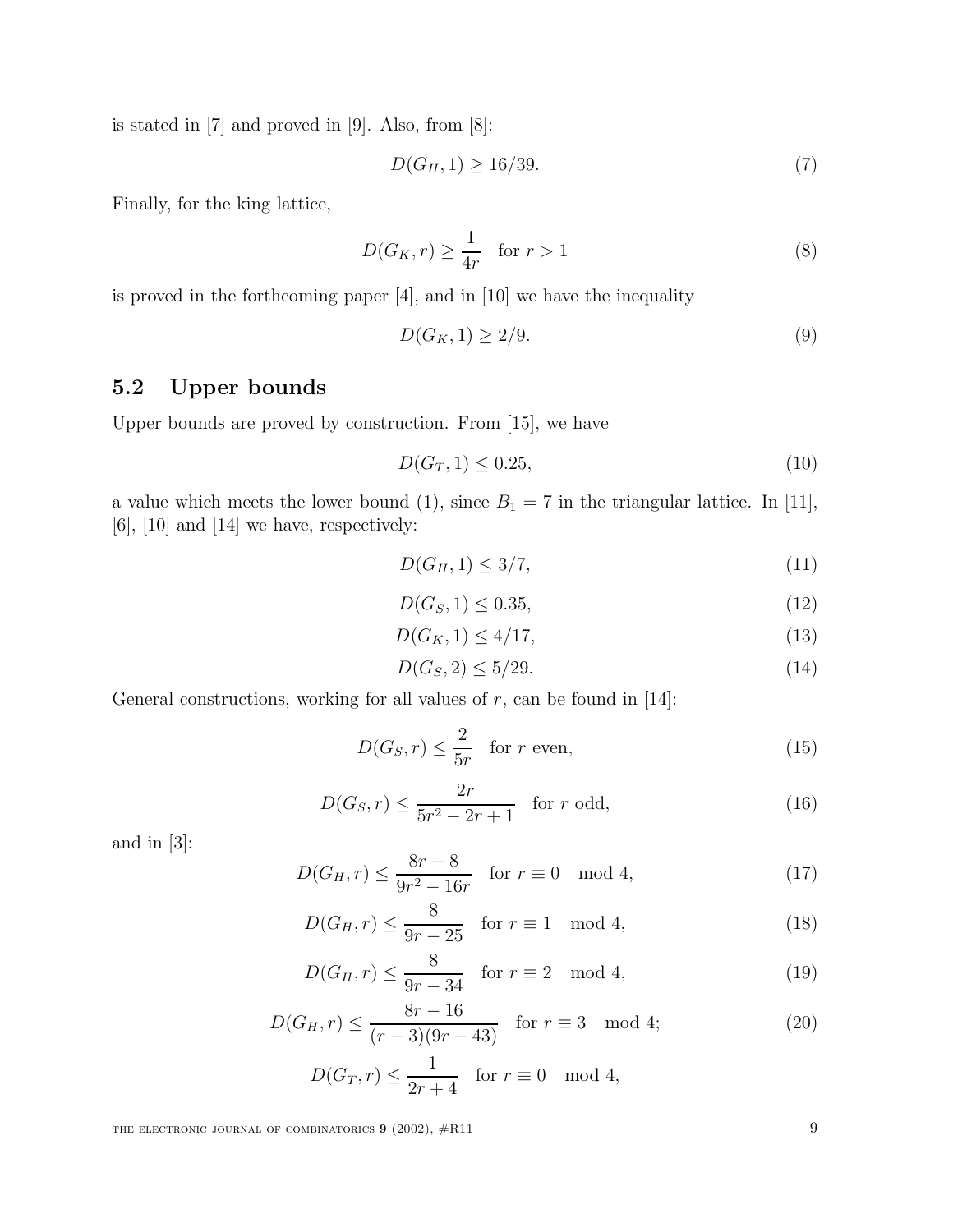$$
D(G_T, r) \le \frac{1}{2r+2} \quad \text{for } r \equiv 1, 2 \text{ or } 3 \mod 4.
$$

For small values of r, these general constructions can often be beaten.

Comparing lower and upper bounds when  $r$  goes to infinity, we see that

$$
2/5r \lesssim D(G_H, r) \lesssim 8/9r, 3/8r \lesssim D(G_S, r) \lesssim 2/5r, 1/3r \lesssim D(G_T, r) \leq 1/2r.
$$

Finally, for the king lattice, it is a remarkable fact that the minimum density is known for all values of r: for  $r = 1$ , inequality (9) is now met with equality, since we found a 1identifying code with density 2/9 (see Section 7.1, Figure 5). For  $r \geq 1$ , it is proved in the forthcoming [4] that  $D(G_K, r) \leq 1/4r$ , which, together with (8), proves that  $D(G_K, r) =$  $1/4r$  for  $r > 1$ .

# **6 Results**

We list below some of the new upper bounds obtained by our heuristics. Lower bounds are given for comparision, including those coming from [3], [4]. An empty box in the "new upper bounds" column means that we only found again an earlier bound.

| king lattice     |                          |                       |                            |  |
|------------------|--------------------------|-----------------------|----------------------------|--|
| $\boldsymbol{r}$ | lower bounds             | new upper bounds      | previous upper bounds      |  |
|                  | $2/9 \approx 0.2222(9)$  | $2/9 \approx 0.2222$  | $4/17 \approx 0.2353$ (13) |  |
| $2^{\circ}$      | $1/8 = 0.125(8)$         | $1/8 = 0.125$         |                            |  |
|                  | $1/12 \approx 0.0833(8)$ | $1/12 \approx 0.0833$ |                            |  |
|                  | $4   1/16 = 0.0625(8)$   | $1/16 = 0.0625$       |                            |  |

| triangular lattice |                                  |                       |                       |  |
|--------------------|----------------------------------|-----------------------|-----------------------|--|
| $\boldsymbol{r}$   | lower bounds                     | new upper bounds      | previous upper bounds |  |
|                    | $1/4 = 0.25(1)$                  |                       | $1/4 = 0.25(10)$      |  |
| $\overline{2}$     | $2/15 \approx 0.1333(5)$         | $1/6 \approx 0.1667$  |                       |  |
| 3                  | $2/21 \approx 0.0952(5)$         | $2/17 \approx 0.1177$ |                       |  |
|                    | $4 \mid 2/27 \approx 0.0741$ (5) | $1/12 \approx 0.0833$ |                       |  |
| $5^{\circ}$        | $2/33 \approx 0.0606(5)$         | $1/13 \approx 0.0769$ |                       |  |
|                    | $6 \mid 2/39 \approx 0.0513$ (5) | $1/14 \approx 0.0714$ |                       |  |

| square lattice   |                           |                       |                            |  |
|------------------|---------------------------|-----------------------|----------------------------|--|
| $\boldsymbol{r}$ | lower bounds              | new upper bounds      | previous upper bounds      |  |
|                  | $15/43 \approx 0.3488(6)$ |                       | $7/20 = 0.35(12)$          |  |
| $\overline{2}$   | $3/20 = 0.15(4)$          |                       | $5/29 \approx 0.1724(14)$  |  |
| 3                | $3/28 \approx 0.1071(4)$  | $1/8 = 0.125$         | $3/20 = 0.15(16)$          |  |
| $\overline{4}$   | $1/12 \approx 0.0833(4)$  | $8/85 \approx 0.0941$ | $1/10 = 0.1$ (15)          |  |
| 5                | $3/44 \approx 0.0682(4)$  | $2/25 = 0.08$         | $5/58 \approx 0.0862$ (16) |  |
| 6                | $3/52 \approx 0.0577(4)$  | $3/46 \approx 0.0652$ | $1/15 \approx 0.0667(15)$  |  |
|                  | $1/20 = 0.05(4)$          |                       | $7/116 \approx 0.0603(16)$ |  |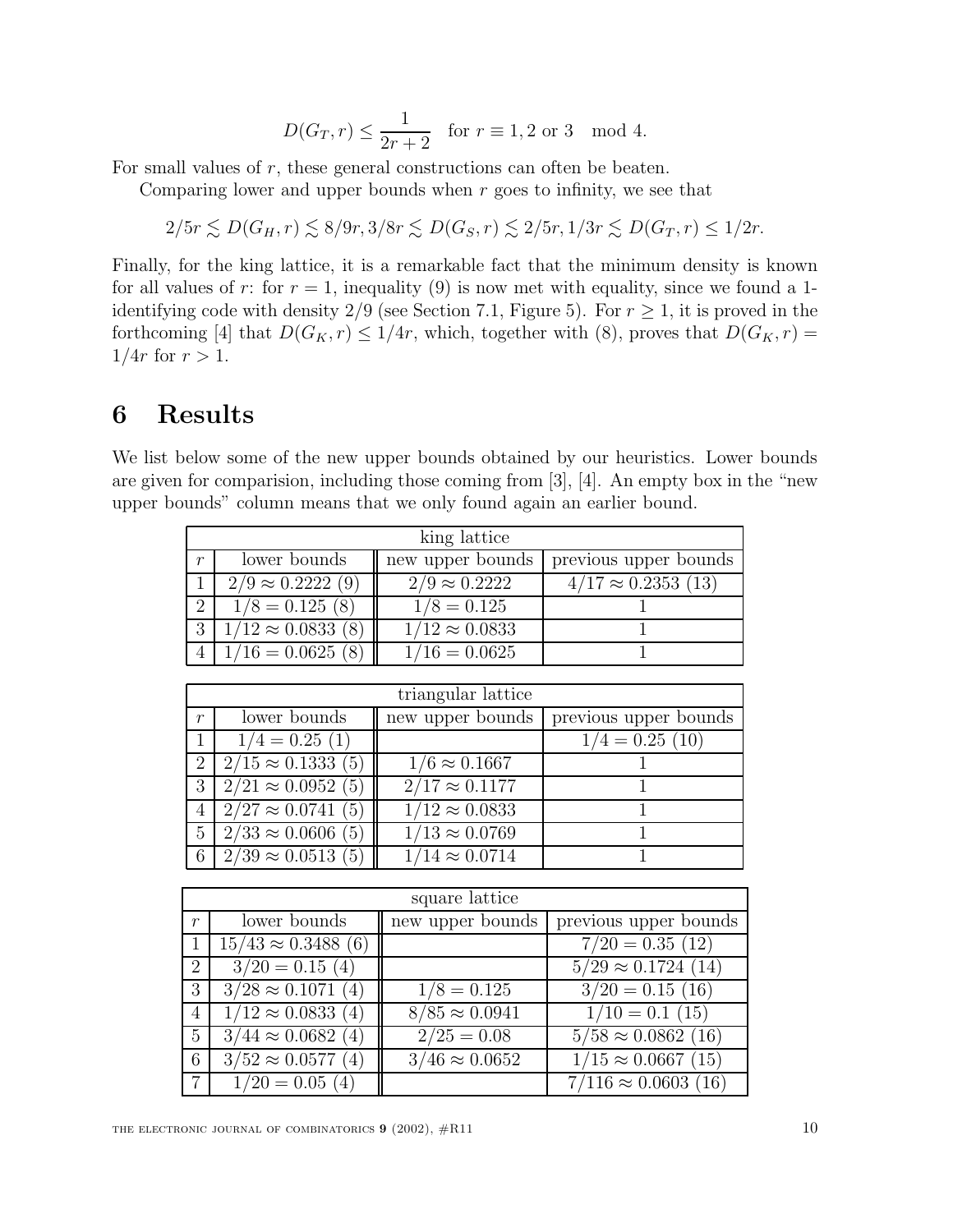| hexagonal grid |                            |                       |                           |  |
|----------------|----------------------------|-----------------------|---------------------------|--|
| $\mathfrak{r}$ | lower bounds               | new upper bounds      | previous upper bounds     |  |
|                | $16/39 \approx 0.4102$ (7) |                       | $3/7 \approx 0.4286$ (11) |  |
| 2              | $2/11 \approx 0.1818(1)$   | $4/19 \approx 0.2105$ |                           |  |
| 3              | $2/17 \approx 0.1176$ (3)  | $1/6 \approx 0.1667$  |                           |  |
| $\overline{4}$ | $2/23 \approx 0.0870(2)$   | $1/9 \approx 0.1111$  |                           |  |
| $\overline{5}$ | $2/27 \approx 0.0741(3)$   | $4/35 \approx 0.1143$ |                           |  |
| 6              | $2/33 \approx 0.0606$ (2)  | $1/11 \approx 0.0909$ |                           |  |
| $\overline{7}$ | $2/37 \approx 0.0541(3)$   | $1/12 \approx 0.0833$ |                           |  |
| 8              | $2/43 \approx 0.0465$ (2)  | $1/13 \approx 0.0769$ |                           |  |

# **7 Some code constructions**

Constructions with the densities listed in the "new upper bounds" columns of the Tables of Section 6 are given here in two ways: we specify the parameters  $w$ , h and  $\alpha$ , together with the set  $S_R = C \cap R$ , and we also draw the corresponding (partial) graphs, where codewords are in black. In some figures, dotted lines will indicate tiles with a more practical shape than the one provided by  $w$  and  $h$ .

#### **7.1 The king lattice**

```
r=1:
density = 4/18 \approx 0.2222,
w = 6, h = 3, \alpha = 3,S_R = \{(0, 0), (4, 0), (2, 1), (5, 2)\}.See Figure 5.
r=2:
density = 1/8 = 0.125,
w = 4, h = 2, \alpha = 2,S_R = \{(0, 0)\}.See Figure 6.
r = 3:
density = 1/12 \approx 0.0833,
w = 6, h = 2, \alpha = 2,S_R = \{(0, 0)\}.See Figure 7.
r=4:
density = 1/16 = 0.0625,
w = 8, h = 2, \alpha = 2,S_R = \{(0, 0)\}.See Figure 8.
```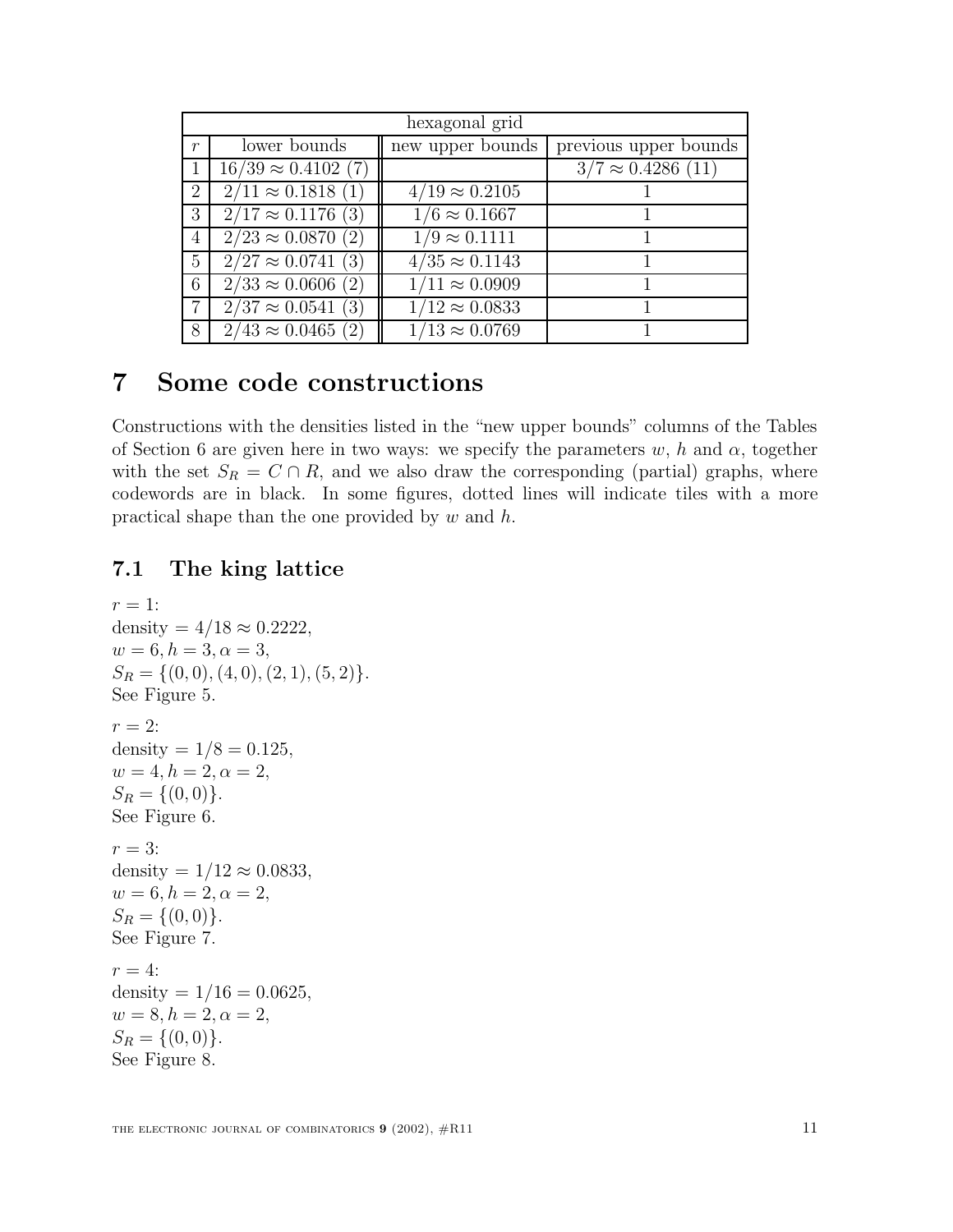

Figure 5: A 1-identifying code for the king lattice.



Figure 6: A 2-identifying code for the king lattice.



Figure 7: A 3-identifying code for the king lattice.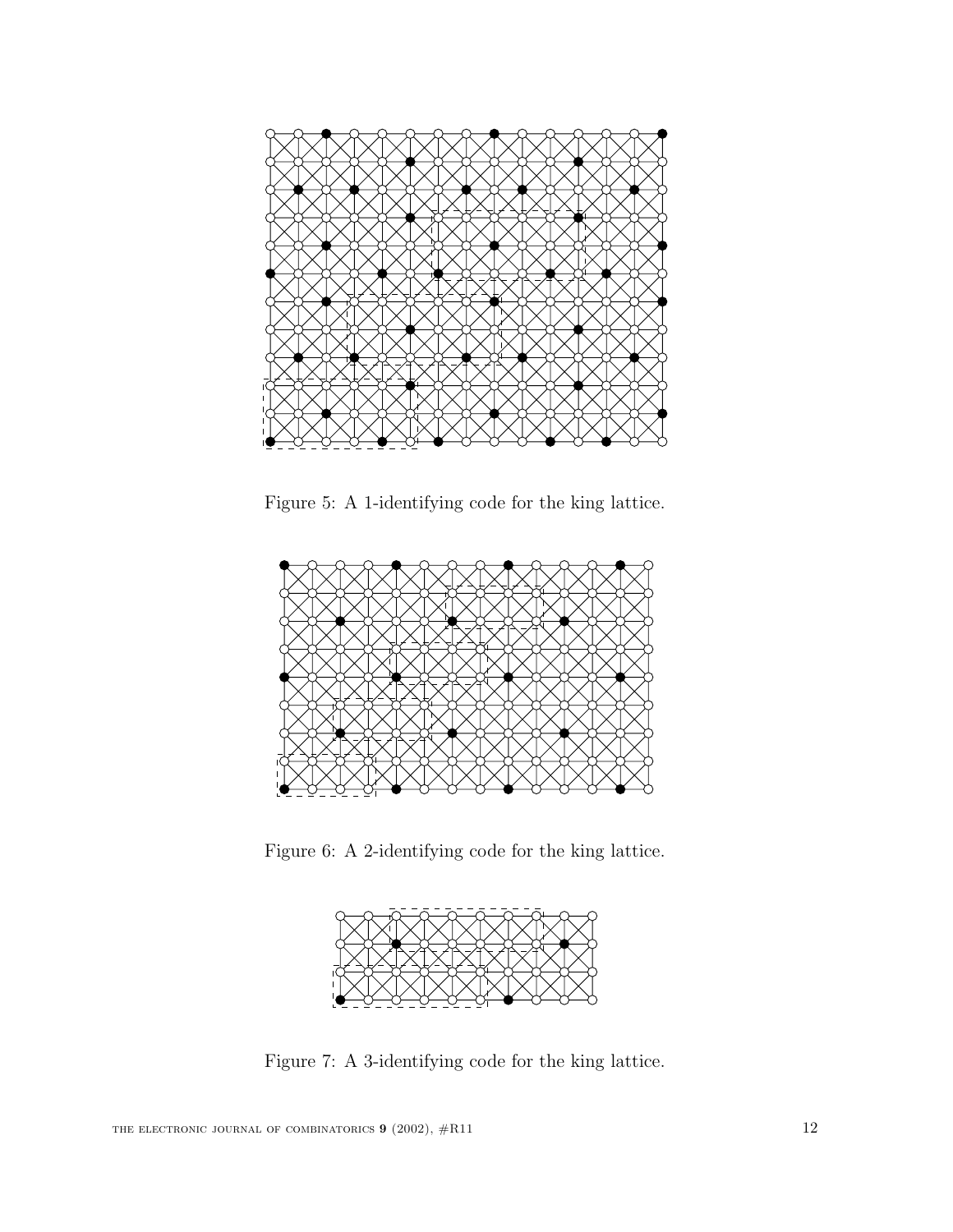

Figure 8: A 4-identifying code for the king lattice.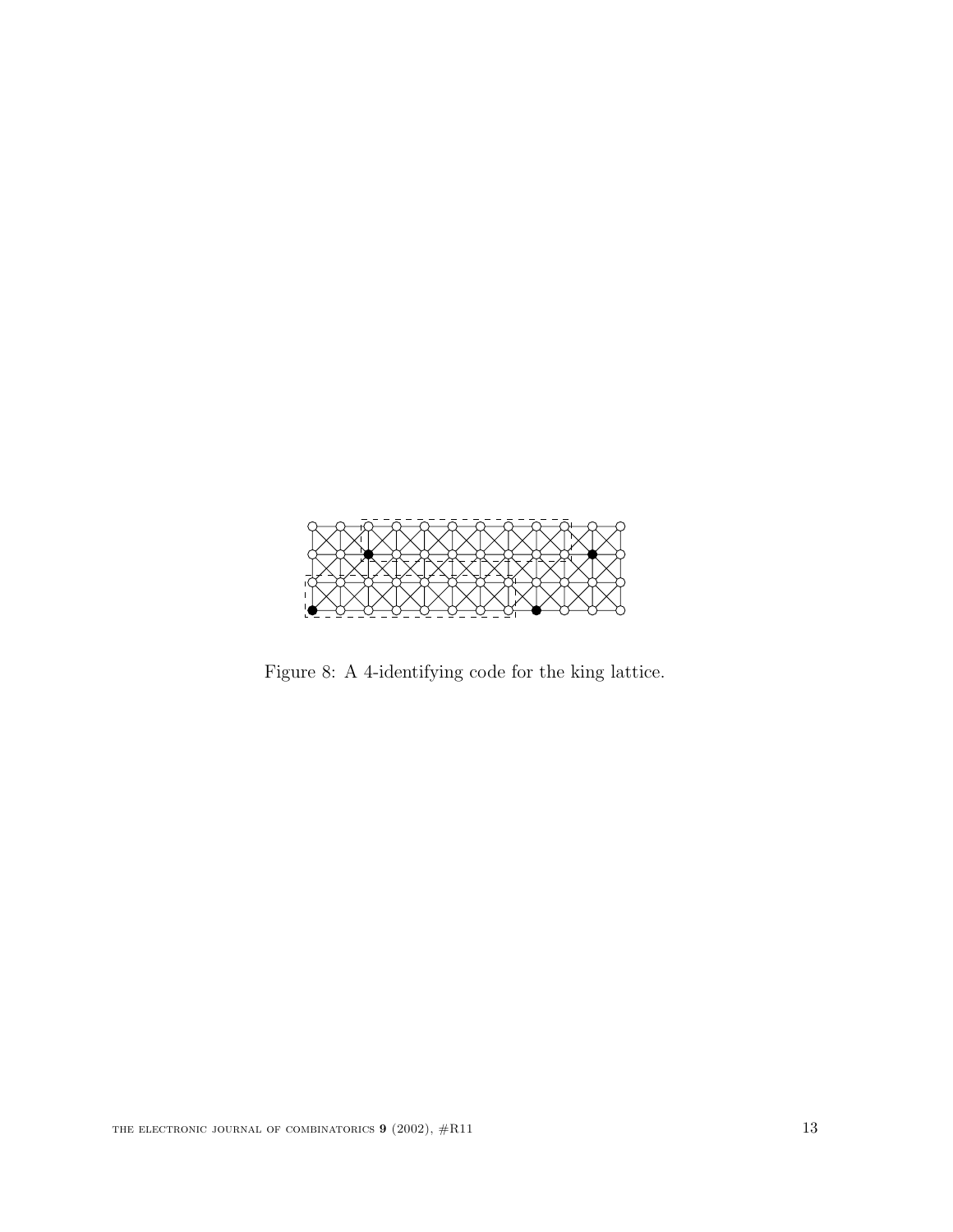

Figure 9: A 2-identifying code for the triangular lattice.

# **7.2 The triangular lattice**

 $r = 2$ : density =  $2/12 \approx 0.1667$ ,  $w = 6, h = 2, \alpha = 4,$  $S_R = \{(0,0), (2,0)\}.$ See Figure 9.  $r = 3$ : density =  $10/85 \approx 0.1177$ ,  $w = 85, h = 1, \alpha = 9,$  $S_R = \{(0, 0), (4, 0), (19, 0), (23, 0), (36, 0), (40, 0), (53, 0), (55, 0), (68, 0), (72, 0)\}.$ See Figure 10.  $r=4$ : density =  $1/12 \approx 0.0833$ ,  $w = 6, h = 2, \alpha = 4,$  $S_R = \{(0, 0)\}.$ See Figure 11.  $r=5$ : density =  $3/39 \approx 0.0769$ ,  $w = 39, h = 1, \alpha = 17,$  $S_R = \{(0, 0), (8, 0), (19, 0)\}.$ See Figure 12.  $r = 6$ : density =  $2/28 \approx 0.0714$ ,  $w = 14, h = 2, \alpha = 4,$  $S_R = \{(0, 0), (6, 0)\}.$ See Figure 13.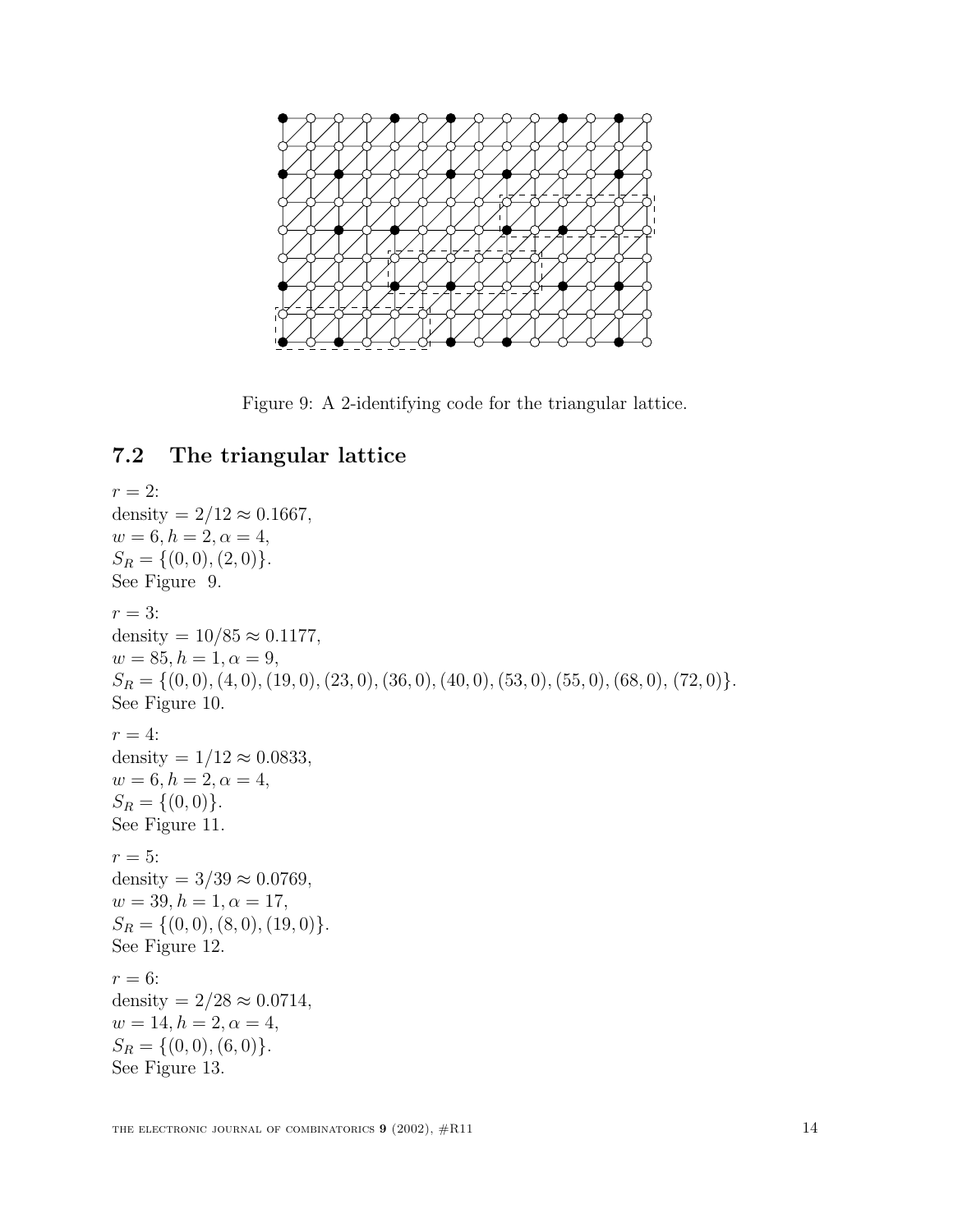

Figure 10: A 3-identifying code for the triangular lattice.



Figure 11: A 4-identifying code for the triangular lattice.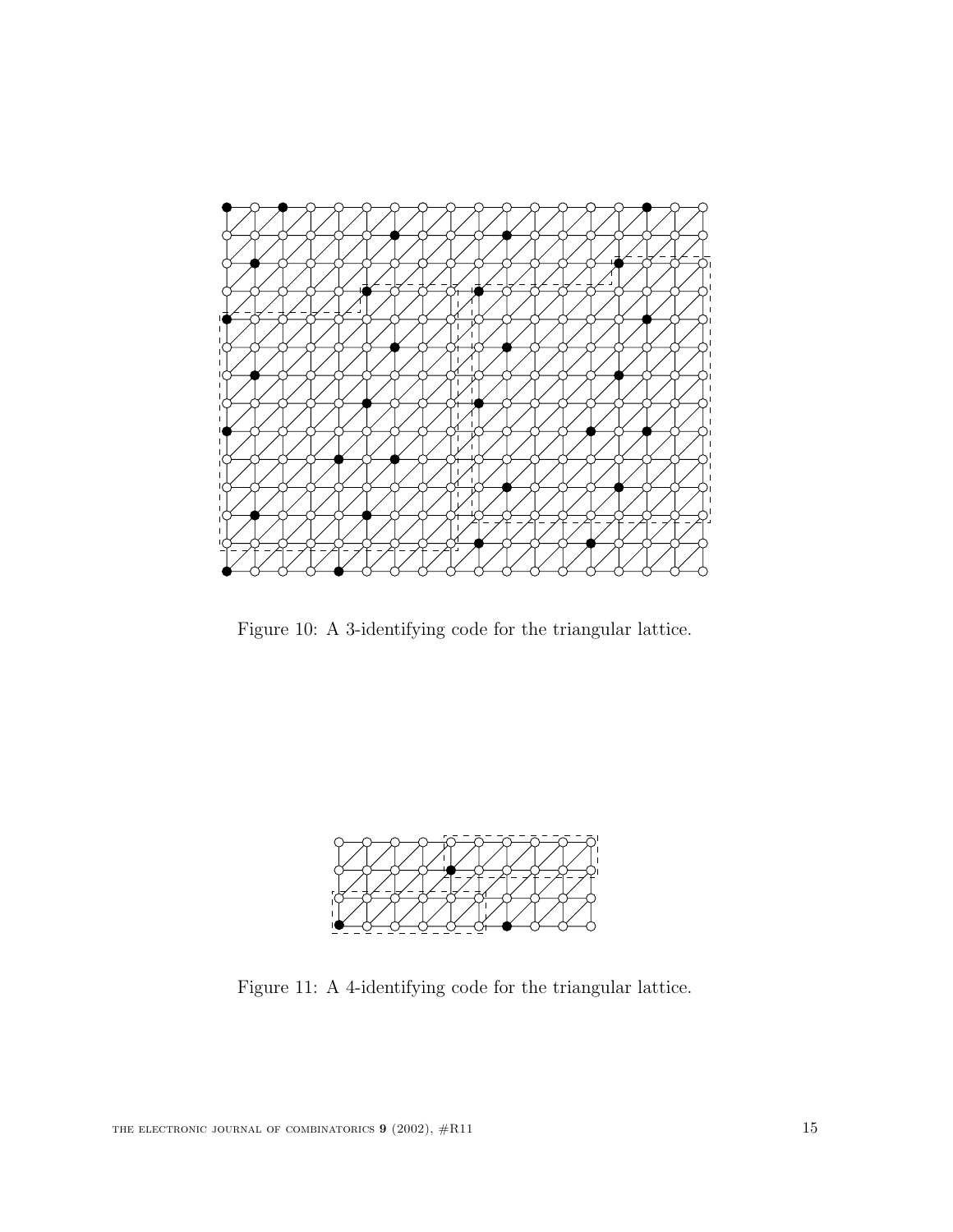

Figure 12: A 5-identifying code for the triangular lattice.



Figure 13: A 6-identifying code for the triangular lattice.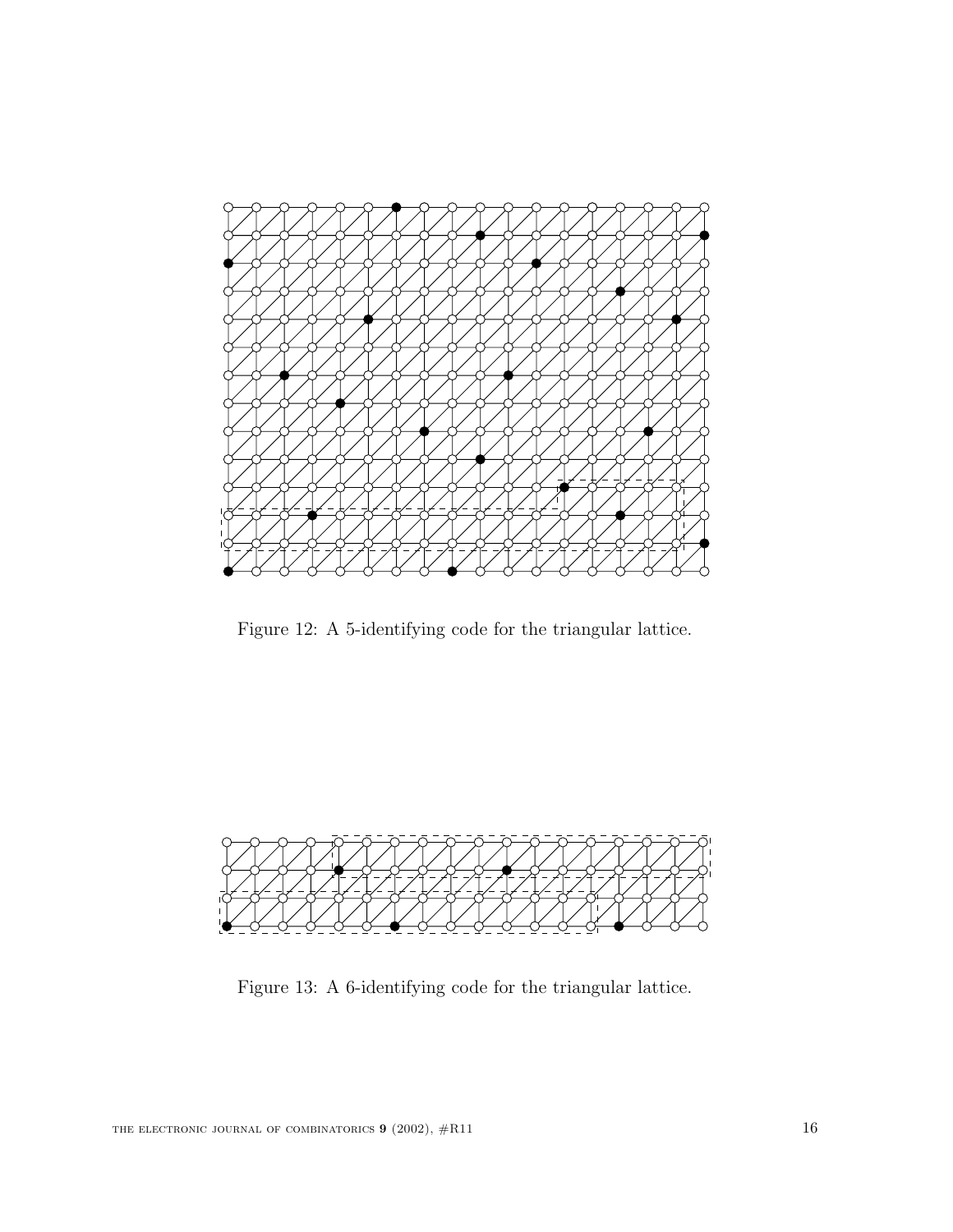### **7.3 The square lattice**

```
r = 3:
density = 7/56 = 0.125,
w = 56, h = 1, \alpha = 10,S_R = \{(0, 0), (7, 0), (14, 0), (21, 0), (28, 0), (35, 0), (42, 0)\}.See Figure 14.
r=4:
density = 8/85 \approx 0.0941,
w = 85, h = 1, \alpha = 38,S_R = \{(0, 0), (2, 0), (12, 0), (21, 0), (33, 0), (54, 0), (66, 0), (75, 0)\}.See Figure 15.
r = 5:
density = 2/25 = 0.08,
w = 25, h = 1, \alpha = 7,S_R = \{(0,0), (2,0)\}.See Figure 16.
r = 6:
density = 3/46 \approx 0.0652,
w = 46, h = 1, \alpha = 8,S_R = \{(0, 0), (17, 0), (20, 0)\}.See Figure 17.
```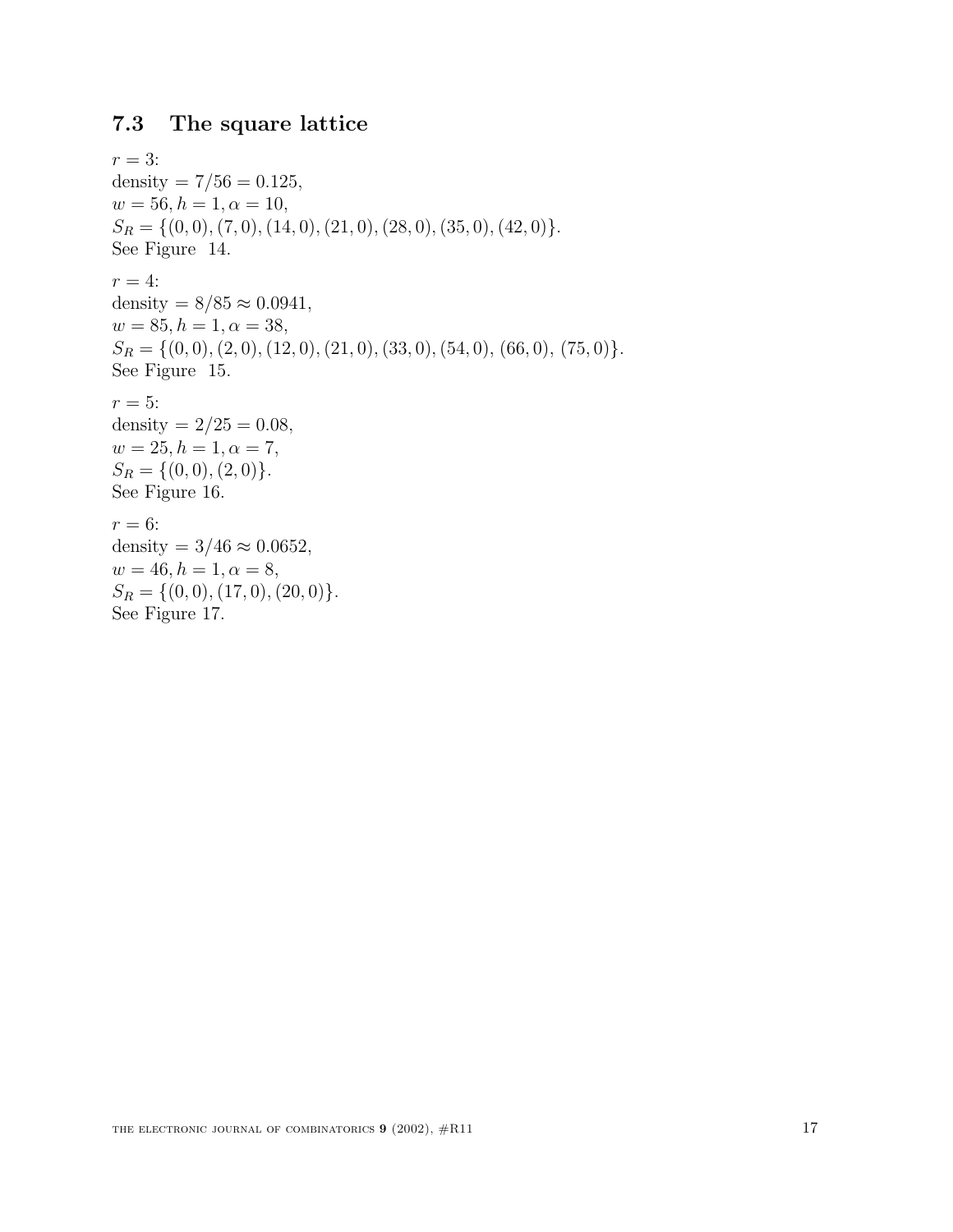

Figure 14: A 3-identifying code for the square lattice.



Figure 15: A 4-identifying code for the square lattice.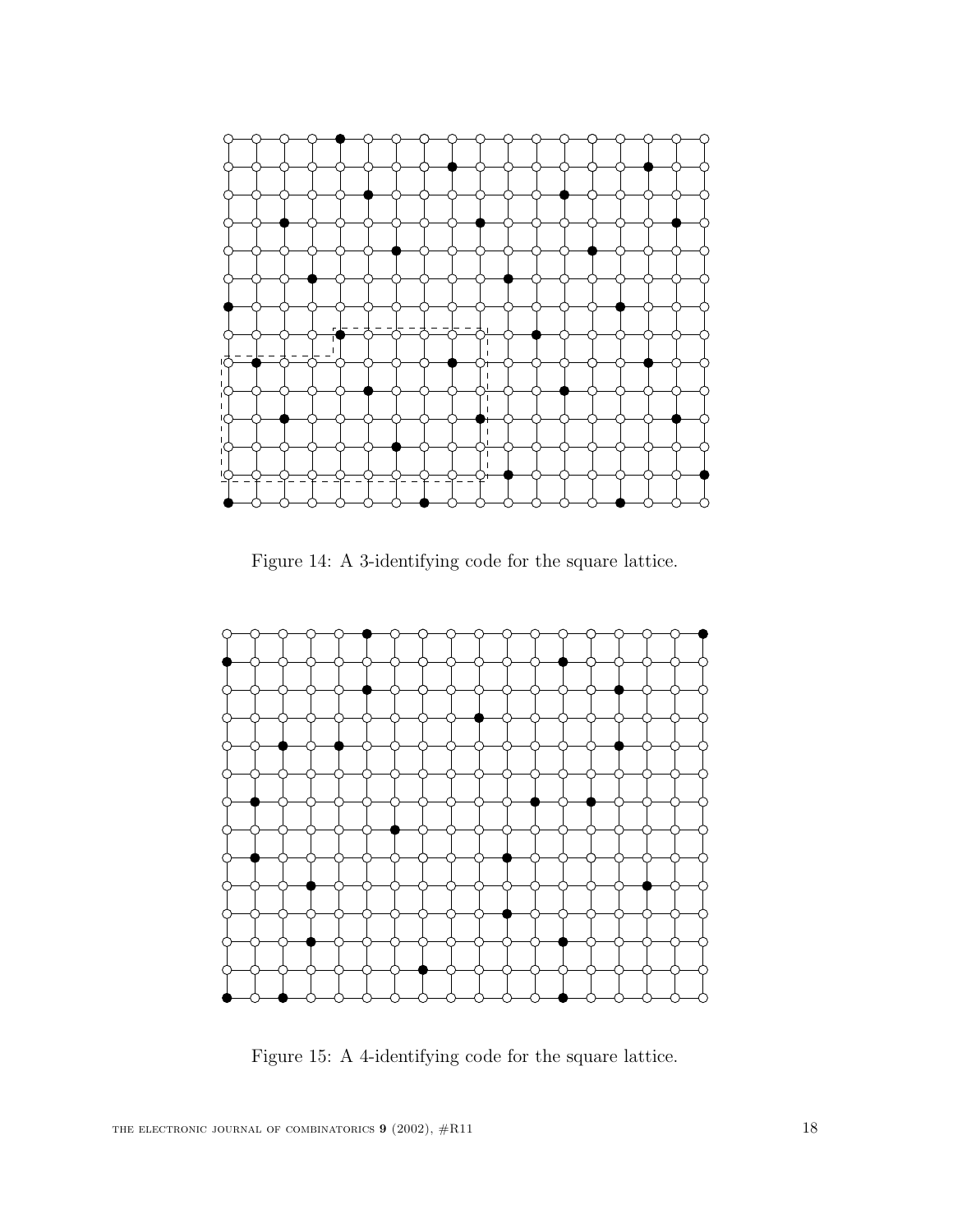

Figure 16: A 5-identifying code for the square lattice.



Figure 17: A 6-identifying code for the square lattice.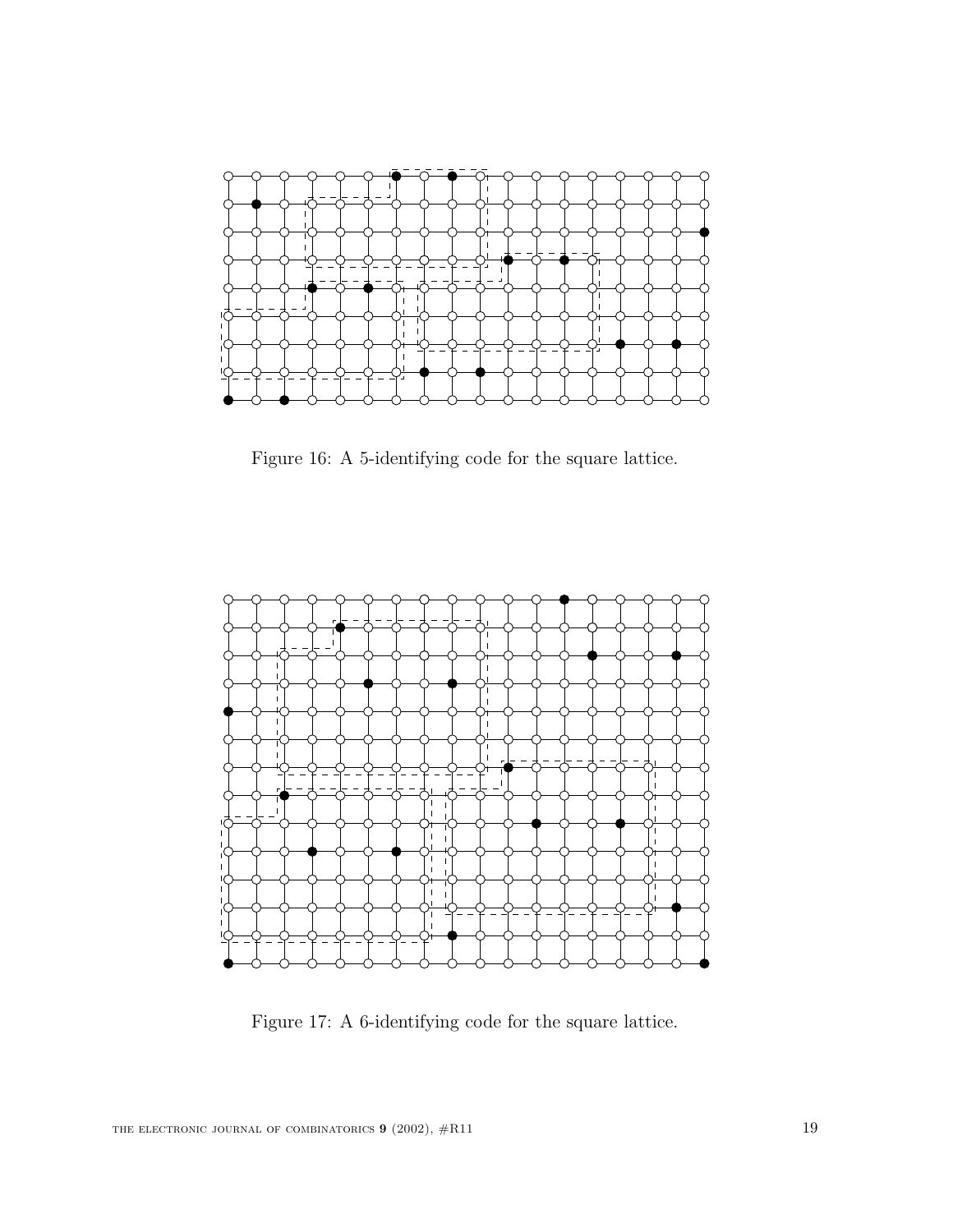# **7.4 The hexagonal grid**

 $r=2$ : density =  $8/38 \approx 0.2105$ ,  $w = 38, h = 1, \alpha = 15,$  $S_R = \{(0, 0), (6, 0), (10, 0), (13, 0), (18, 0), (21, 0), (25, 0), (31, 0)\}.$ See Figure 18.  $r = 3$ : density =  $1/6 \approx 0.1667$ ,  $w = 6, h = 1, \alpha = 3,$  $S_R = \{(0,0)\}.$ See Figure 19.  $r = 4$ : density =  $2/18 \approx 0.1111$ ,  $w = 6, h = 3, \alpha = 3,$  $S_R = \{(0, 0), (0, 2)\}.$ See Figure 20.  $r = 5$ : density =  $8/70 \approx 0.1143$ ,  $w = 70, h = 1, \alpha = 19,$  $S_R = \{(1,0), (16,0), (19,0), (23,0), (26,0), (33,0), (58,0), (61,0)\}.$ See Figure 21.  $r = 6$ : density =  $8/88 \approx 0.0909$ ,  $w = 88, h = 1, \alpha = 21,$  $S_R = \{(1,0), (11,0), (18,0), (25,0), (28,0), (35,0), (42,0), (52,0)\}.$ See Figure 22.  $r = 7$ : density =  $4/48 \approx 0.0833$ ,  $w = 48, h = 1, \alpha = 11,$  $S_R = \{(1, 0), (6, 0), (19, 0), (24, 0)\}.$ See Figure 23.  $r = 8$ : density =  $2/26 \approx 0.0769$ ,  $w = 26, h = 1, \alpha = 7,$  $S_R = \{(0, 0), (15, 0)\}.$ See Figure 24.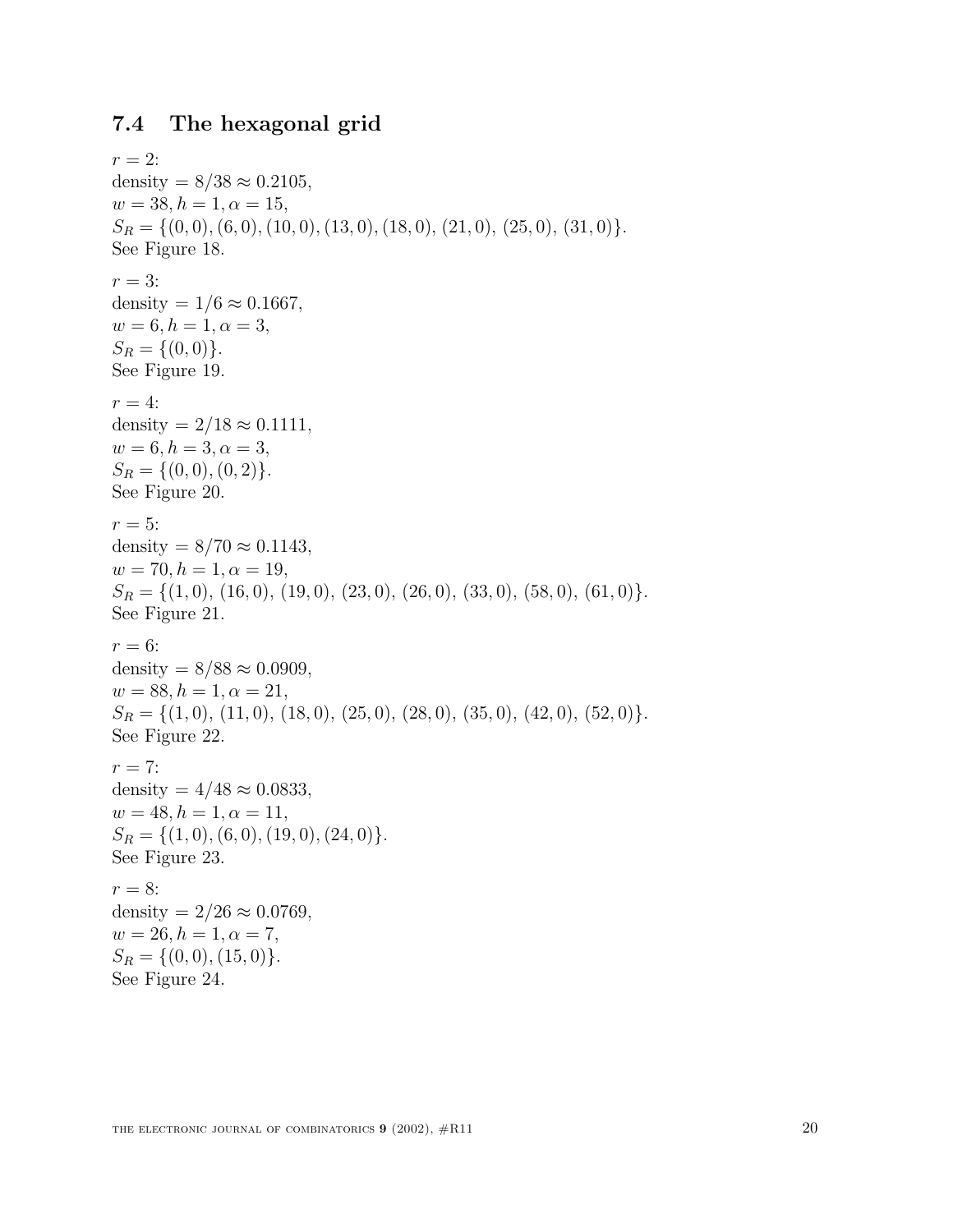

Figure 18: A 2-identifying code for the hexagonal grid.



Figure 19: A 3-identifying code for the hexagonal grid.



Figure 20: A 4-identifying code for the hexagonal grid.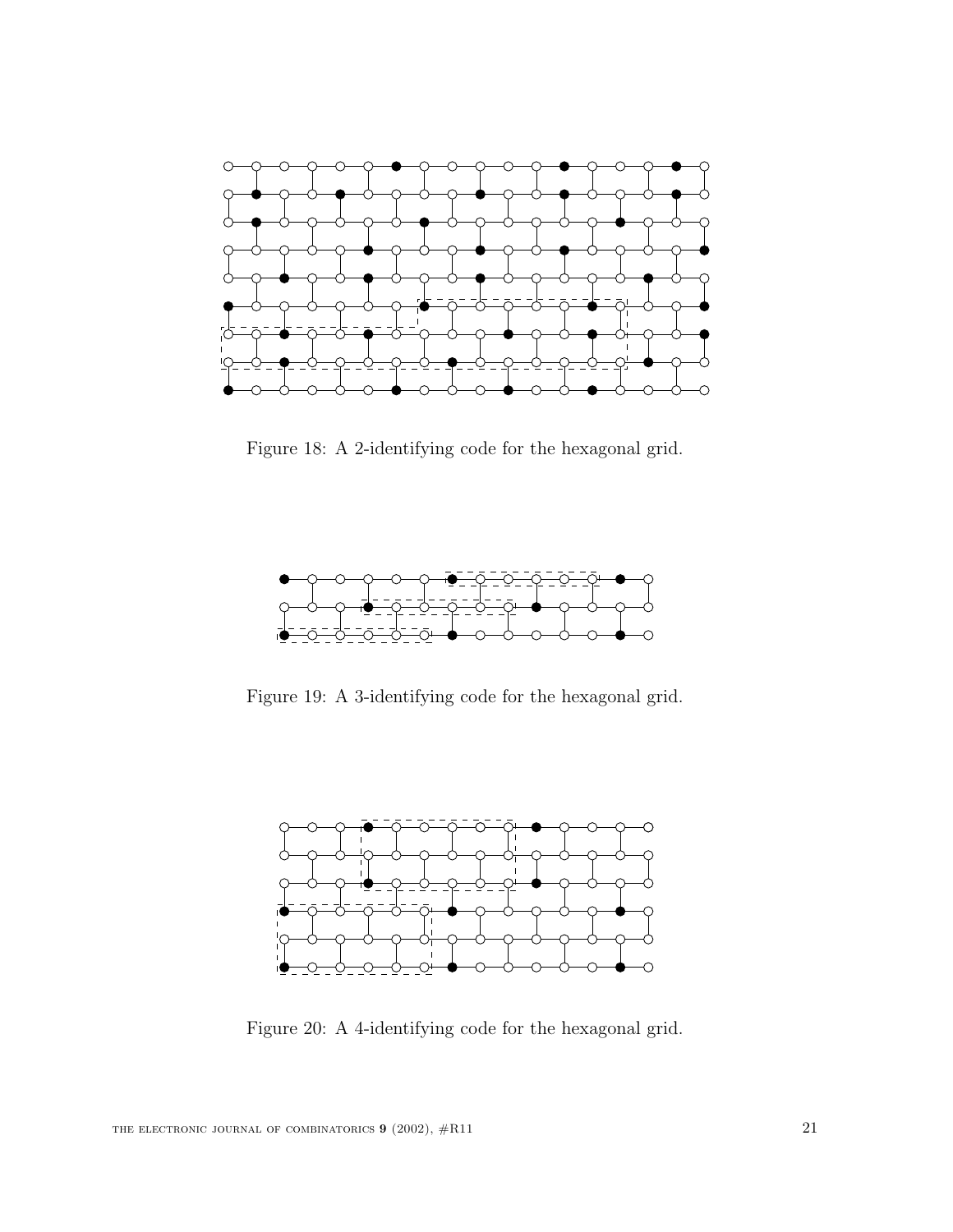

Figure 21: A 5-identifying code for the hexagonal grid.



Figure 22: A 6-identifying code for the hexagonal grid.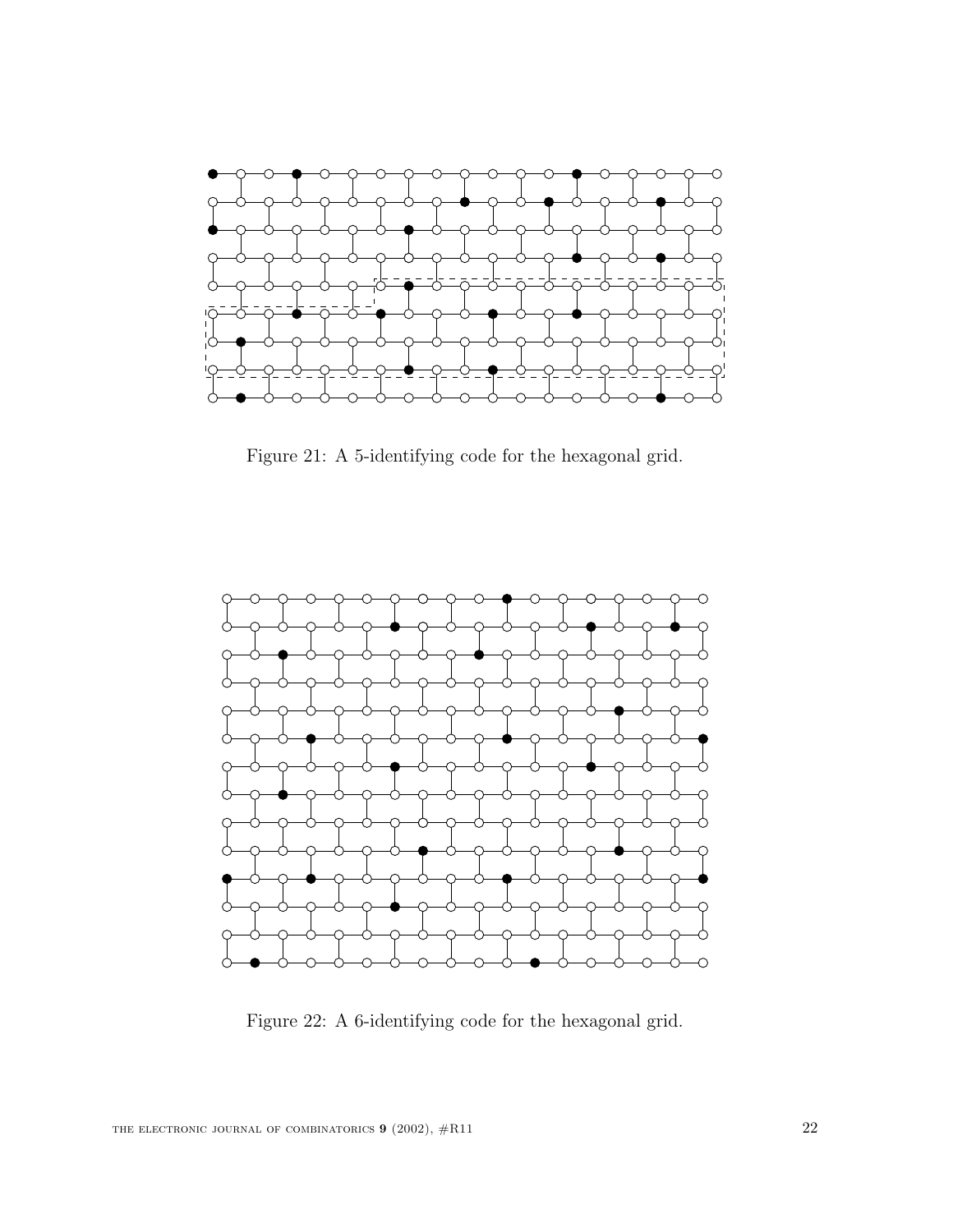

Figure 23: A 7-identifying code for the hexagonal grid.



Figure 24: An 8-identifying code for the hexagonal grid.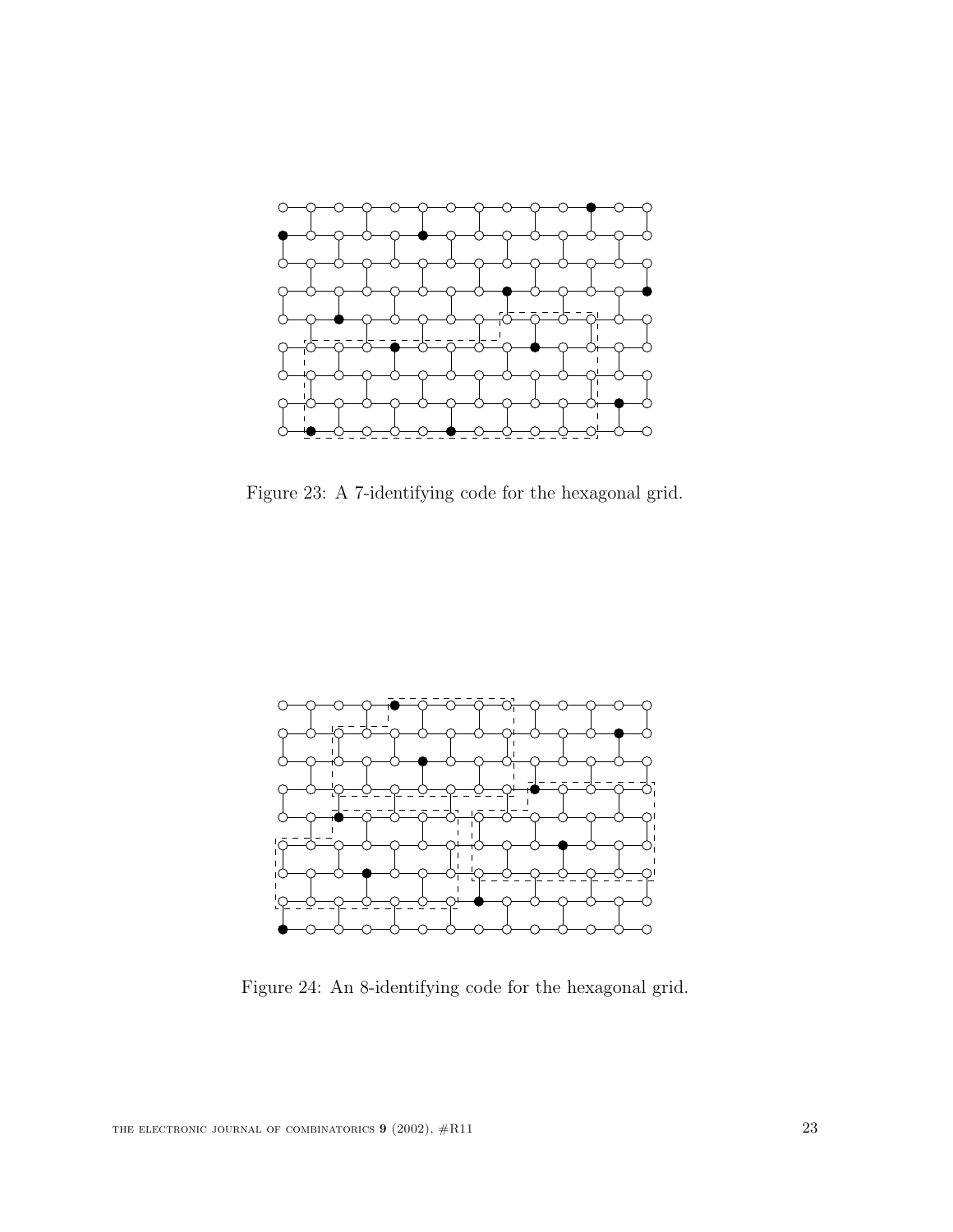Still for the hexagonal grid, we add some upper bounds slightly better than those of the general constructions  $(17)$ – $(20)$ . For each, we give a construction, which has been checked by our software.

| $r = 9$ : density = 1/14, $w = 14$ , $h = 1$ , $\alpha = 5$ , $S_R = \{(0,0)\}.$   |
|------------------------------------------------------------------------------------|
| $r = 10$ : density = 1/14, $w = 14$ , $h = 1$ , $\alpha = 5$ , $S_R = \{(0, 0)\}.$ |
| $r = 11$ : density = 1/16, $w = 16$ , $h = 1$ , $\alpha = 5$ , $S_R = \{(0, 0)\}.$ |
| $r = 12$ : density = 1/16, $w = 16$ , $h = 1$ , $\alpha = 5$ , $S_R = \{(0,0)\}.$  |
| $r = 13$ : density = 1/18, $w = 18$ , $h = 1$ , $\alpha = 3$ , $S_R = \{(0, 0)\}.$ |
| $r = 14$ : density = 1/18, $w = 18$ , $h = 1$ , $\alpha = 3$ , $S_R = \{(0, 0)\}.$ |
| $r = 15$ : density = 1/18, $w = 18$ , $h = 1$ , $\alpha = 3$ , $S_R = \{(0, 0)\}.$ |
| $r = 16$ : density = 1/18, $w = 18$ , $h = 1$ , $\alpha = 3$ , $S_R = \{(0, 0)\}.$ |
| $r = 17$ : density = 1/22, $w = 22$ , $h = 1$ , $\alpha = 3$ , $S_R = \{(0, 0)\}.$ |
| $r = 18$ : density = 1/22, $w = 22$ , $h = 1$ , $\alpha = 3$ , $S_R = \{(0, 0)\}.$ |
| $r = 19$ : density = 1/22, $w = 22$ , $h = 1$ , $\alpha = 3$ , $S_R = \{(0, 0)\}.$ |
| $r = 20$ : density = 1/22, $w = 22$ , $h = 1$ , $\alpha = 3$ , $S_R = \{(0, 0)\}.$ |
| $r = 21$ : density = 1/26, $w = 26$ , $h = 1$ , $\alpha = 3$ , $S_R = \{(0, 0)\}.$ |
| $r = 22$ : density = 1/26, $w = 26$ , $h = 1$ , $\alpha = 3$ , $S_R = \{(0, 0)\}.$ |
| $r = 23$ : density = 1/28, $w = 28$ , $h = 1$ , $\alpha = 5$ , $S_R = \{(0,0)\}.$  |
| $r = 24$ : density = 1/28, $w = 28$ , $h = 1$ , $\alpha = 5$ , $S_R = \{(0, 0)\}.$ |
| $r = 25$ : density = 1/30, $w = 30, h = 1, \alpha = 3, S_R = \{(0, 0)\}.$          |
| $r = 26$ : density = 1/30, $w = 30$ , $h = 1$ , $\alpha = 3$ , $S_R = \{(0, 0)\}.$ |
| $r = 27$ : density = 1/32, $w = 32$ , $h = 1$ , $\alpha = 5$ , $S_R = \{(0, 0)\}.$ |
| $r = 28$ : density = 1/32, $w = 32$ , $h = 1$ , $\alpha = 5$ , $S_R = \{(0, 0)\}.$ |
| $r = 29$ : density = 1/34, $w = 34$ , $h = 1$ , $\alpha = 3$ , $S_R = \{(0, 0)\}.$ |
| $r = 30$ : density = 1/34, $w = 34$ , $h = 1$ , $\alpha = 3$ , $S_R = \{(0, 0)\}.$ |

These results suggest general constructions with densities  $1/(r+5)$  for odd r and  $1/(r+4)$  for even r, which would be weaker however than  $(17)-(20)$  for growing r.

# **References**

- [1] U. Blass, I. Honkala, S. Litsyn: On binary codes for identification, Journal of Combinatorial Designs, vol. 8, pp. 151–156, 2000.
- [2] U. Blass, I. Honkala, S. Litsyn: Bounds on identifying codes, Discrete Mathematics, vol. 241, pp. 119–128, 2001.
- [3] I. Charon, I. Honkala, O. Hudry, A. Lobstein: General bounds for identifying codes in some infinite regular graphs, Electronic Journal of Combinatorics, vol. 8(1), R39, 2001.
- [4] I. Charon, I. Honkala, O. Hudry, A. Lobstein: The minimum density of an identifying code in the king lattice, Discrete Mathematics, submitted.